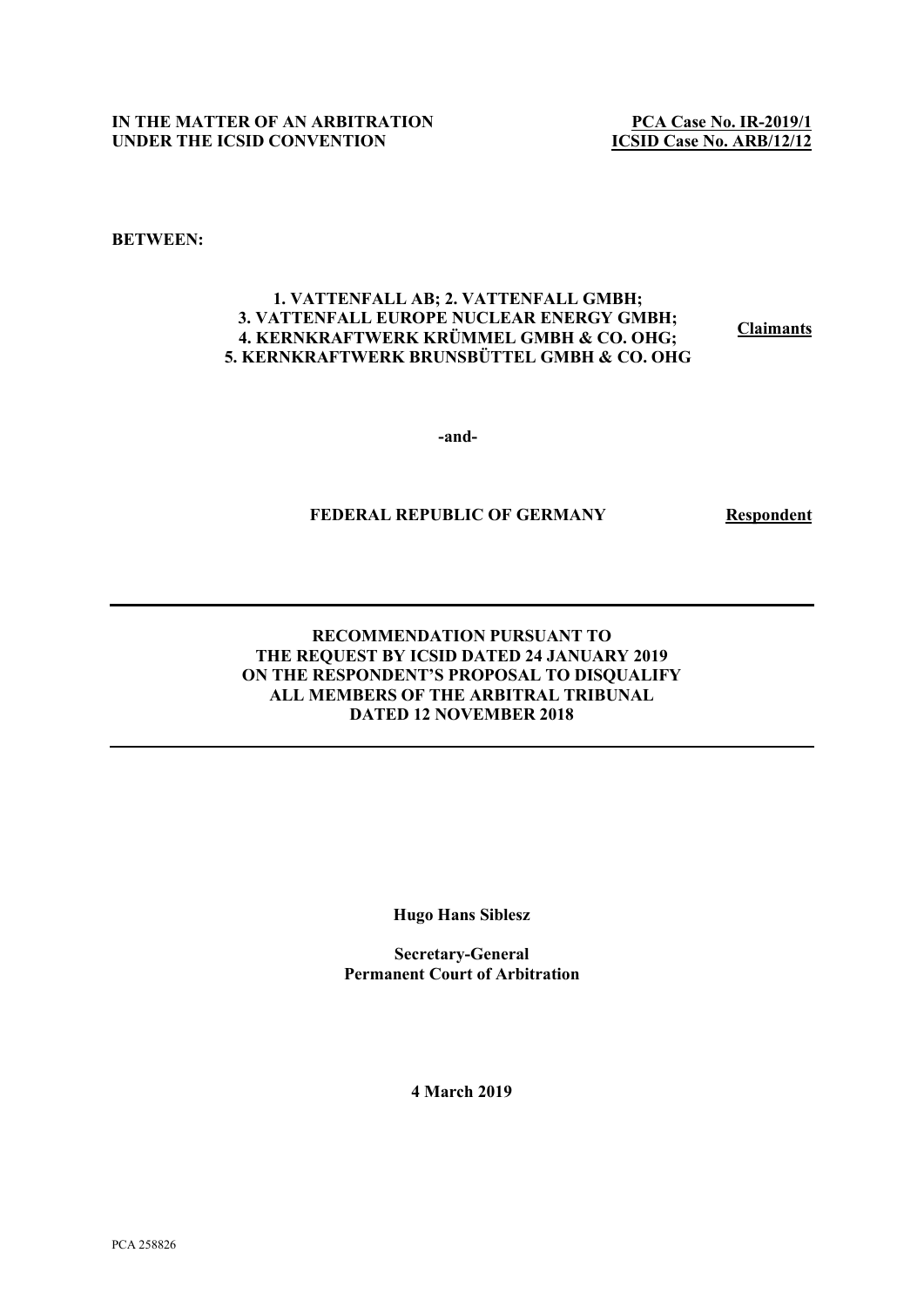# **TABLE OF CONTENTS**

| I.  |                 |                                                                                      |  |
|-----|-----------------|--------------------------------------------------------------------------------------|--|
| П.  |                 |                                                                                      |  |
|     | A.              |                                                                                      |  |
|     | <b>B.</b>       |                                                                                      |  |
|     | $C$ .           |                                                                                      |  |
|     | D.              |                                                                                      |  |
|     | Ε.              |                                                                                      |  |
| Ш.  |                 |                                                                                      |  |
|     | A.              |                                                                                      |  |
|     | <b>B</b> .      |                                                                                      |  |
|     | $\mathcal{C}$ . |                                                                                      |  |
| IV. |                 |                                                                                      |  |
|     | A.              | Ground One: Alleged Assistance to the Claimants in the Formulation of their Claims 9 |  |
|     | <b>B</b> .      |                                                                                      |  |
|     | $C$ .           |                                                                                      |  |
|     |                 | 1.                                                                                   |  |
|     |                 | 2.                                                                                   |  |
| V.  |                 |                                                                                      |  |
| VI. |                 |                                                                                      |  |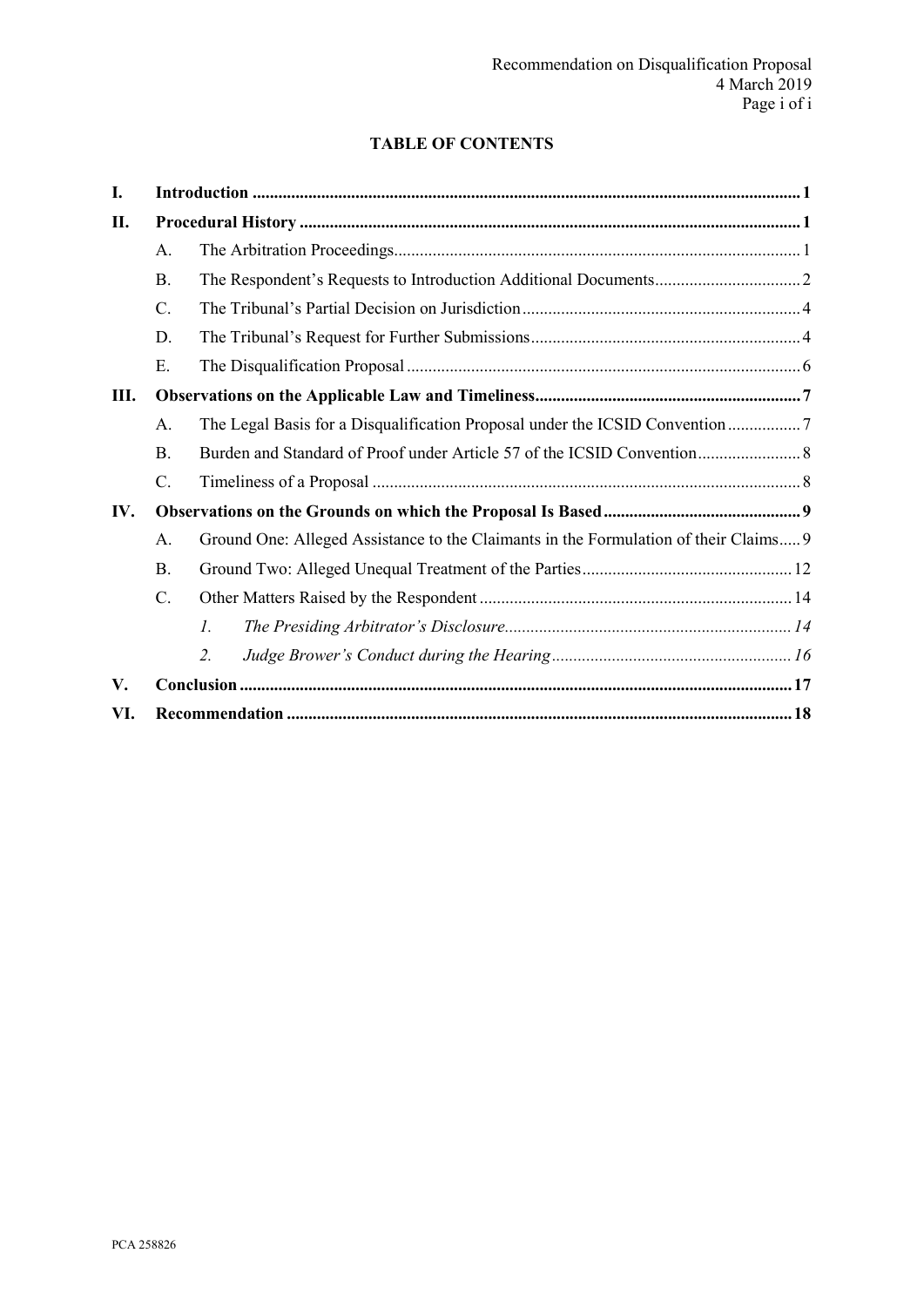## <span id="page-2-0"></span>**I. Introduction**

- 1. The present recommendation (the "**Recommendation**") concerns the arbitration proceedings commenced in 2012 by 1. Vattenfall AB; 2. Vattenfall GmbH; 3. Vattenfall Europe Nuclear Energy GmbH; 4. Kernkraftwerk Krümmel GmbH & Co. oHG; 5. Kernkraftwerk Brunsbüttel GmbH & Co. oHG (the "**Claimants**"), against the Federal Republic of Germany (the "**Respondent**", and together with the Claimants, the "**Parties**") under the Energy Charter Treaty of December 17, 1994 (the "**Treaty**"). Vattenfall AB is a Swedish company; the remaining claimants are subsidiaries of Vattenfall AB incorporated in Germany.
- 2. These arbitration proceedings are administered by the International Centre for the Settlement of Investment Disputes ("**ICSID**") pursuant to the Convention on the Settlement of Disputes between States and Nationals of Other States (the "**ICSID Convention**") and the Rules of Procedure for Arbitration Proceedings (the "**ICSID Arbitration Rules**").
- 3. By letter dated January 24, 2019 from Ms. Lindsay Gastrell, Legal Counsel at ICSID, I have been asked to provide an recommendation to ICSID on the Respondent's Application for the Disqualification of the Tribunal (the "**Proposal**"), submitted on 12 November 2018.
- 4. The Respondent's Proposal is based on allegations that:
	- (a) The Tribunal has "assisted Claimants with the formulation of their claims and has given them an opportunity to remedy shortcomings at a time when Claimants themselves would not have been able to do so" ("**Ground One**");
	- (b) The Tribunal treated the Parties unequally ("**Ground Two**").
- 5. The Respondent also outlines certain additional facts that are invoked to "confirm the Tribunal's lacking ability for independent judgment." I understand, however, that these additional facts are not themselves proposed as independent grounds for the disqualification of the Tribunal.
- 6. Because of the seriousness of the matters to which the Proposal relates, the reasons on which the present Recommendation is based are set out herein.

# <span id="page-2-2"></span><span id="page-2-1"></span>**II. Procedural History**

## **A. The Arbitration Proceedings**

- 7. On 31 May 2012, the Secretary-General of ICSID registered the Claimants' request for the institution of arbitration proceedings.
- 8. The Tribunal in this arbitration comprises of The Honorable Charles Brower, Professor Vaughan Lowe QC, and Professor Albert Jan van den Berg, presiding arbitrator.
- 9. On 27 September 2013, the Claimants submitted their *Memorial on the Merits*.
- 10. On 22 August 2014, the Respondent submitted its *Counter-Memorial on the Merits*, a *Memorial on Jurisdiction*, and a request to address objections to jurisdiction as a preliminary question.
- 11. On 7 September 2014, the Tribunal issued Procedural Order No 8 in respect of the Respondent's request, joining the objections to jurisdiction to the merits of the dispute.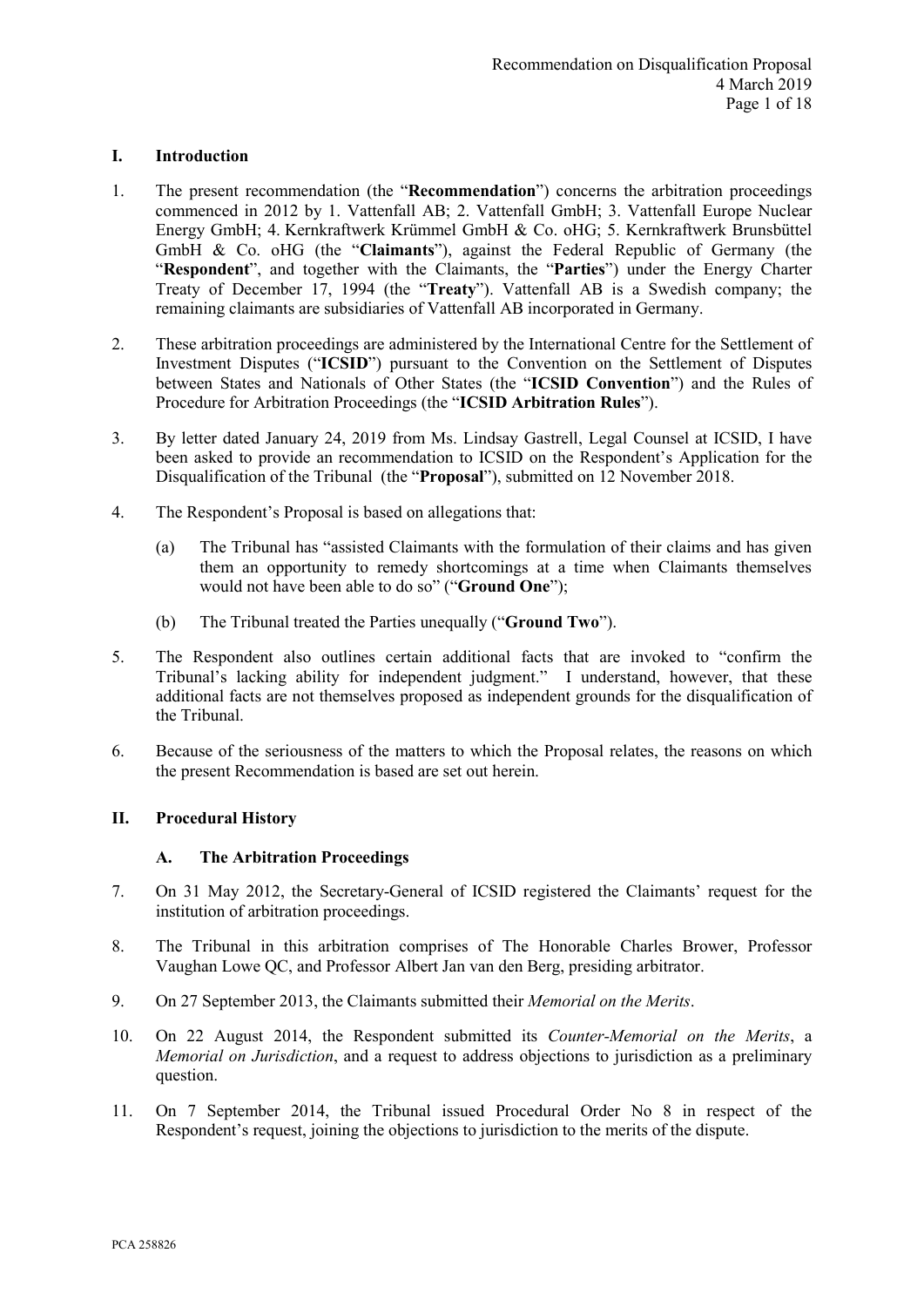- 12. On 1 September 2015, the Claimants submitted a *Reply on the Merits* and a *Counter-Memorial on Jurisdiction*.
- 13. On 27 April 2016, the Respondent submitted a *Rejoinder on the Merits* and a *Reply on Jurisdiction*.
- 14. On 18 July 2016, the Claimants submitted a *Rejoinder on Jurisdiction*.
- 15. From 10 to 21 October 2016, the Tribunal held a hearing in respect of the Parties' arguments on jurisdiction, liability, and damages.
- 16. On 2 May 2017, the Parties submitted their *First Post-Hearing Submissions* simultaneously.
- 17. On 14 September 2017, the Parties submitted their *Second Post-Hearing Submissions* simultaneously.
- 18. On 11 December 2017, the ICSID Secretariat, writing on behalf of the Tribunal, advised the Parties that "the Tribunal is making progress in the drafting and expects to be able to notify its decision in the first quarter of 2018."

### **B. The Respondent's Requests to Introduction Additional Documents**

- <span id="page-3-0"></span>19. On 19 December 2017, the Respondent wrote to the Tribunal, seeking leave to introduce three additional documents to rebut the Claimants' previous assertions regarding the date on which certain of their nuclear power plants were expected to cease power operations. On 22 December 2017, the Claimants opposed the Respondent's application.
- 20. On 29 December 2017, the Tribunal denied the Respondent's application, reasoning as follows:
	- 5. The Tribunal has considered the Parties' submissions and deliberated. In particular, the Tribunal has analysed the Application under Section 13.3 of Procedural Order No. 1, which provides:

*Neither Party shall be permitted to submit additional or responsive documents after the dates for the Reply and Rejoinder, save under exceptional circumstances as determined by the Tribunal.* 

*13.3.1 Should a Party request leave to file additional or responsive documents, the Party may not annex to its request the documents that it seeks to file.* 

*13.3.2 If the Tribunal grants an application for submission of an additional or responsive document after the afore-mentioned dates, the Tribunal shall ensure that the other Party be afforded sufficient opportunity to make its observations concerning such a document.* 

- 6. The Tribunal agrees with Claimants that at this very late stage in the proceeding more than 14 months after the hearing and three months after the Parties' final written submissions—the standard of "exceptional circumstances" set forth in Section 13.3 is a particularly high threshold.
- 7. In the Tribunal's view, Respondent has not met this threshold. The New Documents relate to a specific point of damages that has been contested by the Parties from the outset of the proceeding. Respondent's damages calculation already reflects its own position on this point (that the Brokdorf nuclear power plant will continue to operate after 2018), and the Claimants' ex-ante damages calculation would not be affected by the introduction of the New Documents. Thus, the New Documents would alter neither Party's proposed damages assessment.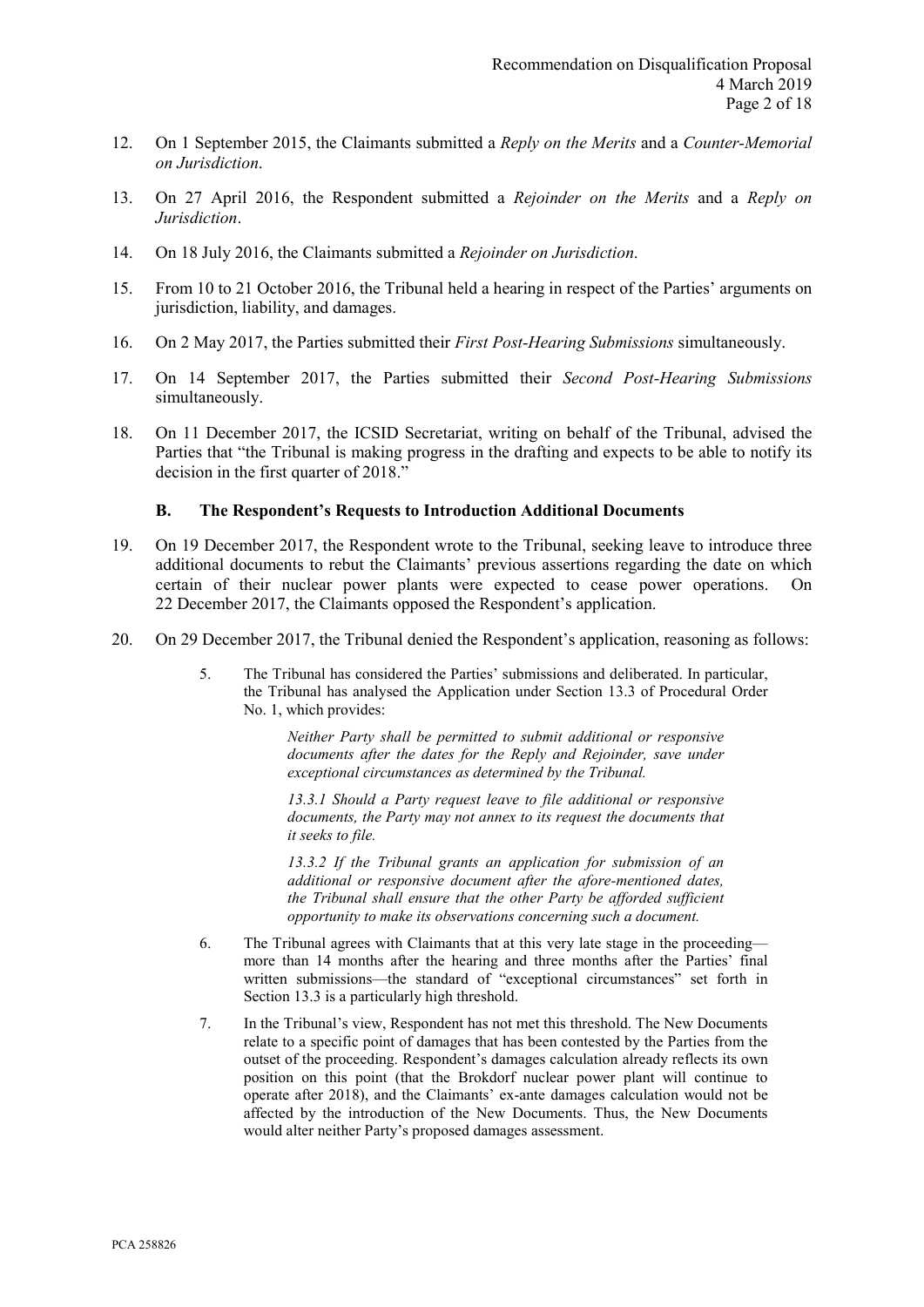- 8. In such circumstances, at this late stage in the proceeding, the Tribunal does not see any exceptional circumstances that requires introduction of the New Documents into the record.
- 21. On 15 February 2018, the Respondent wrote to the Tribunal, seeking leave to introduce an additional document relating to safety and maintenance at one of the Claimants' nuclear power plants. On 21 February 2018, the Claimants opposed the Respondent's application.
- 22. On 23 February 2018, the Tribunal denied the Respondent's application, reasoning as follows:
	- 7. The Tribunal has considered the Parties' submissions and deliberated. In particular, the Tribunal has analysed the Application under Section 13.3 of Procedural Order No. 1, which provides:
		- $\left[\ldots\right]$
	- 8. As stated in Procedural Order No. 34, the Tribunal agrees with Claimants that the standard of "exceptional circumstances" set forth in Section 13.3 is a particularly high threshold at this very late stage in the proceeding.
	- 9. The Tribunal finds that Respondent has not met this threshold. While the Tribunal appreciates that the New Document could not have been submitted with Respondent's Rejoinder, the Tribunal is not willing to admit all new documents at this stage. It appears that any relationship between the New Document and the three issues noted by Respondent is only indirect, and the New Document would neither alter nor establish either Party's position on those issues. In particular, the New Document, which concerns a recent event, does not speak to the conduct of the Parties during the time frame at issue in this case. Therefore, in the Tribunal's view, Respondent has not shown any exceptional circumstance that justifies introduction of the New Document into the record.
- 23. On 11 May 2018, the Respondent wrote to the Tribunal, seeking leave to introduce three additional documents that the Respondent considered to rebut the Claimants' assertions regarding the market for electricity production volumes. On 17 May 2018, the Claimants opposed the Respondent's application.
- 24. On 21 May 2018, the Tribunal denied the Respondent's application, reasoning as follows:
	- 7. The Tribunal has considered the Parties' submissions and deliberated. The Tribunal has analysed the Application under Section 13.3 of Procedural Order No. 1, which provides:
		- [. . .]
	- 8. As stated in Procedural Order No. 34, the Tribunal considers that at this very late stage in the proceeding, the standard of "exceptional circumstances" set forth in Section 13.3 is a particularly high threshold.
	- 9. The Tribunal finds that the Respondent has not met this high threshold. In this regard, the Tribunal agrees with Claimants' assessment that the reasoning set forth in Procedural Order No. 34 applies directly to the current Application.
	- 10. As stated in Procedural Order No. 34:

*Respondent's damages calculation already reflects its own position on this point (that the Brokdorf nuclear power plant will continue to operate after 2018), and the Claimants' ex-ante damages calculation would not be affected by the introduction of the New Documents. Thus, the New Documents would alter neither Party's proposed damages assessment.* 

11. Indeed, Respondent accepts in the Application that it "has always challenged" Claimants' assertion that certain nuclear power plants will cease power operations in 2019.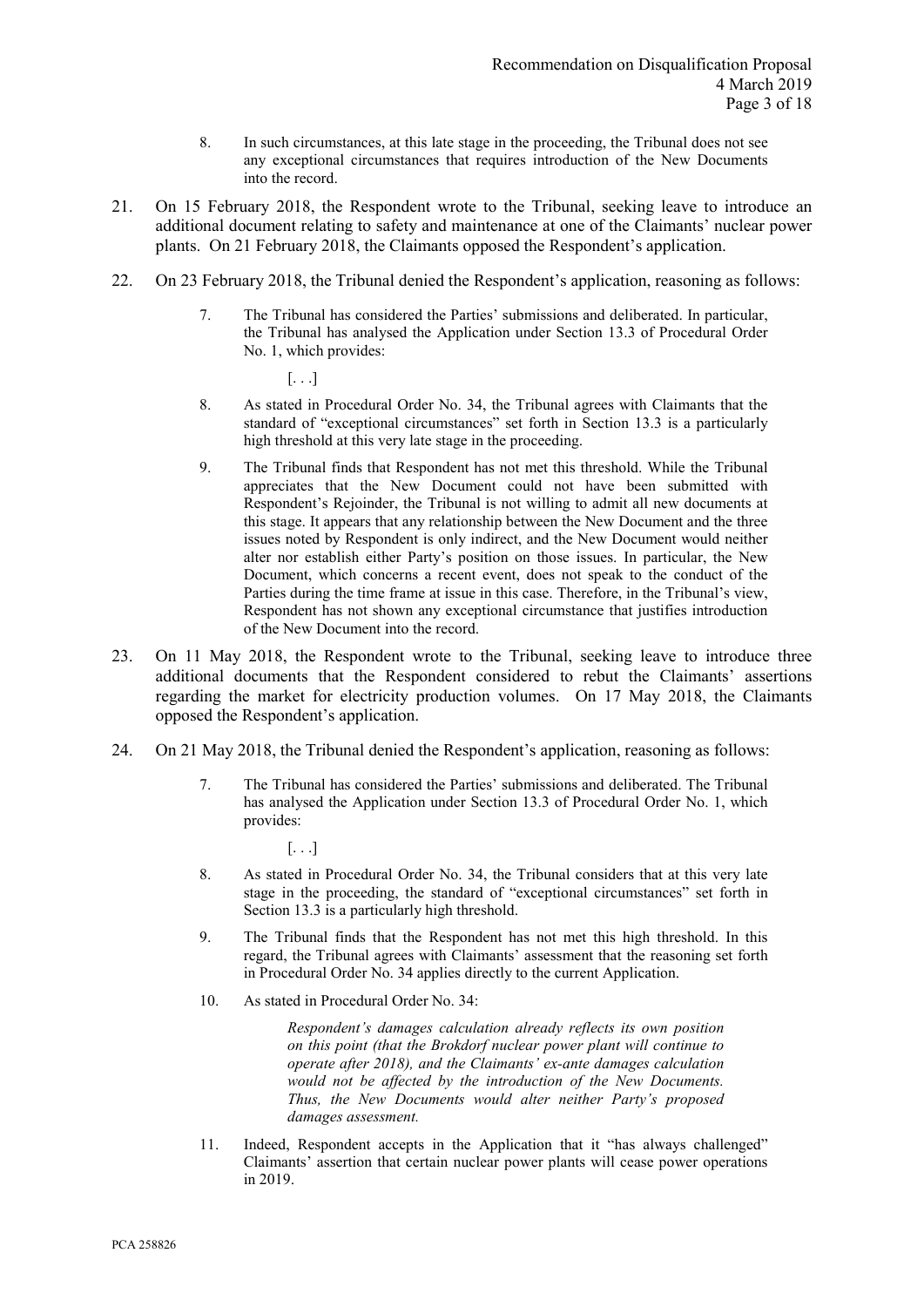- 12. Respondent challenges the Tribunal's reasoning in Procedural Order No. 34, arguing that the "very fact that an issue is in dispute between the Parties is what makes it necessary for the Tribunal to consider evidence in the first place". The Tribunal agrees with this statement in principle, but finds that it does not support Respondent's position in the current circumstances. In the present case, the fundamental issue in dispute between the Parties is the appropriate method of assessing damages, if any: *ex-ante* versus *ex-post*. The New Documents would not speak to this issue.
- 13. Nor can the Tribunal accept Respondent's argument that the New Documents are relevant to demonstrate Claimant's bad faith and to confirm that Claimants "have made false submissions of fact to the Tribunal". None of Claimants' statements cited in the Application amount to false statements made in bad faith. Rather, they reflect Claimants' assessment of the evidence and their support for an *ex-ante* damages calculation. The fact that Respondent disagrees and draws a different conclusion from the evidence is to be expected in a contentious arbitration.
- 14. In addition, the Tribunal finds that the admission of evidence, even evidence that may have some potential relevance to an issue in dispute, is not without limits. That is the understanding behind Section 13.3 of Procedural Order No. 1, and it is the reason that the standard of "exceptional circumstances" set forth therein must be interpreted in light of the phase of the proceeding.
- 15. For these reasons, the Tribunal finds that exceptional circumstances do not exist to justify introduction of the New Documents into the record at this late stage in the proceeding.

### **C. The Tribunal's Partial Decision on Jurisdiction**

- <span id="page-5-0"></span>25. On 7 March 2018, the Tribunal wrote to the Parties, posing certain questions.
- 26. On 4 and 23 April 2018, the Parties wrote to the Tribunal regarding its questions of 7 March 2018.
- 27. On 8 May 2018, the Tribunal received a non-disputing party submission from another party, and on 30 May 2018, the Parties provided their written comments on this non-disputing party submission.
- 28. On 26 June 2018, the ICSID Secretariat, writing on behalf of the Tribunal, advised the Parties that "the Tribunal now expects to be able to issue its ruling in the Fall of this year."
- 29. On 31 August 2018, the Tribunal issued a decision on one of the Respondent's objections to jurisdiction.

### **D. The Tribunal's Request for Further Submissions**

<span id="page-5-1"></span>30. On 26 October 2018, the ICSID Secretariat, writing on behalf of the Tribunal, requested additional submissions from the Parties. The Secretariat's letter provided as follows:

> I write on behalf of the Tribunal regarding the Tribunal's assessment of its jurisdiction and alleged damages in these proceedings.

> The Tribunal has carefully considered each Party's submissions and evidence as presented in this matter. However, in the Tribunal's view, the Parties have not sufficiently addressed certain issues which may be relevant to the Tribunal's jurisdiction over the Third, Fourth and Fifth Claimants, as well as with respect to damages.

> Further to the Tribunal's power to judge its own competence (Article 41(1), ICSID Convention), and to consider on its own initiative whether any dispute or claim is within the jurisdiction of the Centre and its own competence (Rule 41(2), ICSID Arbitration Rules), the Tribunal seeks the Parties' views on the following questions: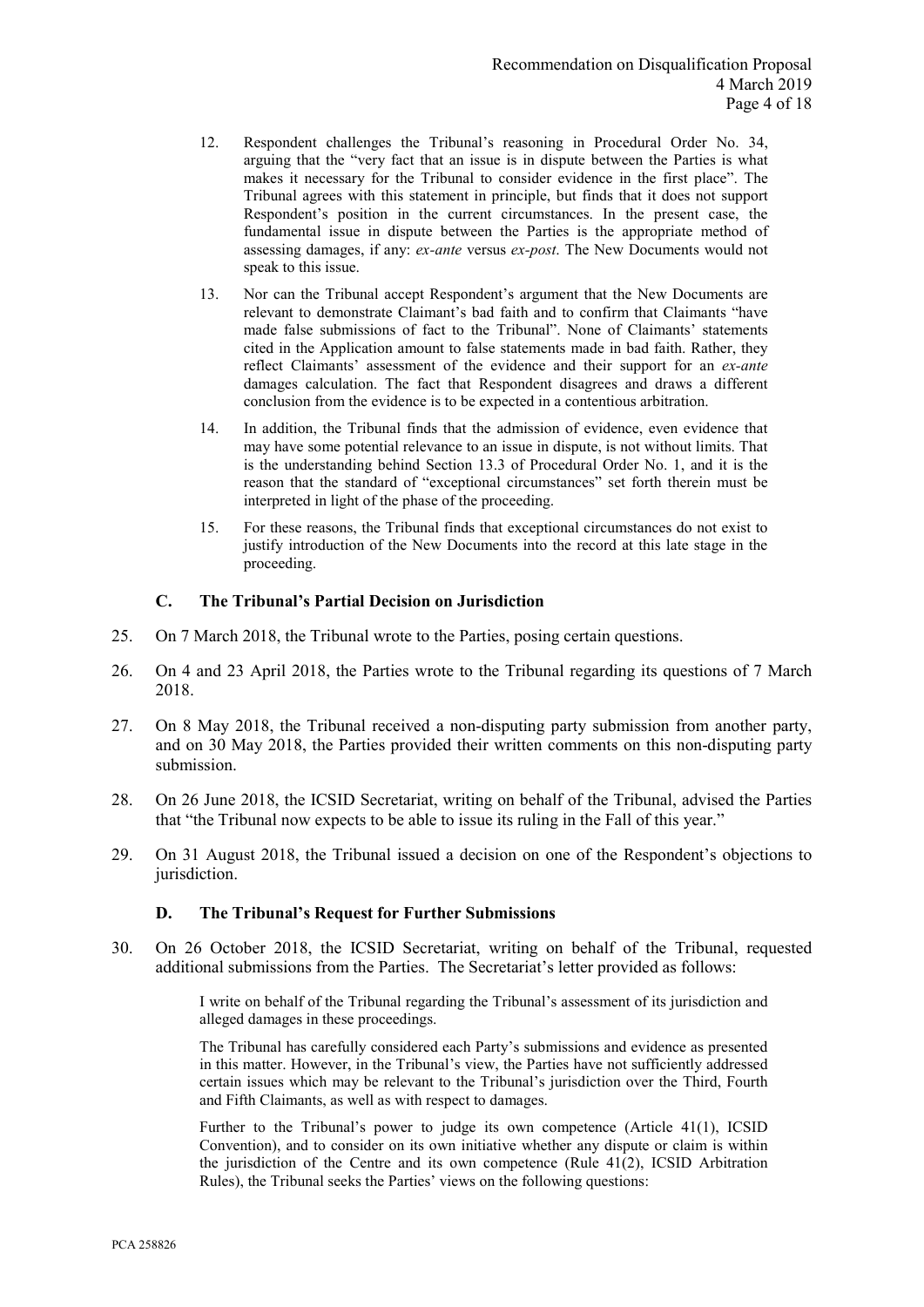- 1. What is the rationale of Article 25(2)(b) ICSID Convention read together with Article 26(7) ECT?
- 2. What is the meaning of "foreign" in "foreign control" in Article 25(2)(b) ICSID Convention read together with "controlled by Investors of another Contracting State" in Article 26(7) ECT?
- 3. Is a domestic subsidiary (the Third Claimant) of a locally incorporated company referred to in Article 25(2)(b) ICSID Convention read together with Article 26(7) ECT (the Second Claimant) also to be treated as such a locally incorporated company (the Second Claimant)?
- 4. Does the same analysis apply to the domestic subsidiaries, being the Fourth and Fifth Claimants, held by the Third Claimant?
- 5. Or, is or are such domestic subsidiaries (the Third, Fourth and Fifth Claimants) to be treated as part of the Investment made through the locally incorporated company (the Second Claimant)?
- 6. Is the situation of a domestic subsidiary (the Third, Fourth and Fifth Claimants) of a locally incorporated company (the Second Claimant) referred to in Article 25(2)(b) ICSID Convention read together with Article 26(7) ECT to be distinguished from the situation considered in *Société Ouest Africaine des Bétons Industriels v. Senegal*, ICSID Case No. ARB/82/1, ¶¶ 28-38?
- 7. Having regard to the answers to the above questions, what would be the consequences for each Party's case on jurisdiction and liability?

With respect to the alleged damages, the Tribunal has the following question (see Respondent's First Post-Hearing Submission, ¶ 464):

8. Having also regard to the answers to the above questions, including question 7, and if the Tribunal were to decide that the valuation date for quantification of the alleged damages is 29 June 2011 (corresponding to the date prior to the date of adoption of the 13th Amendment to the German Atomic Energy Act), what would be each Party's case regarding the alleged damages due?

The Tribunal invites the Parties to provide any comments on the above within 28 days, i.e., by Friday, 23 November 2018. The Parties may reply to the other side's comments within 28 days thereafter, i.e., by Friday, 21 December 2018.

With their comments, the Parties may submit new legal authorities, but no new factual or expert evidence (including domestic law cases) will be admitted, except in relation to question 8, in response to which the Parties may submit new factual or expert evidence as relevant.

31. On 2 November 2018, the Claimants wrote to the Tribunal to clarify the Tribunal's request, in the follow terms:

> Claimants refer to the Arbitral Tribunal's letter dated 26 October 2018, in which it seeks the Parties' views on a number of questions.

> Claimants write to ask the Arbitral Tribunal for a confirmation on the scope of the new evidence to be allowed to be submitted in relation to question 8.

> In question 8, the Arbitral Tribunal, referring also to its previous questions, asks, "if the Tribunal were to decide that the valuation date for quantification of the alleged damages is 29 June 2011 […] what would be each Party's case regarding the alleged damages due?" Further on, the Arbitral Tribunal states that, in relation to question 8, "the Parties may submit new factual or expert evidence as relevant" (emphasis added).

> Claimants ask the Arbitral Tribunal to confirm that any new evidence must be limited to such evidence which is necessary for a Party to adjust its case on quantum in direct response to the Arbitral Tribunal's question in isolation; and that is must not include, for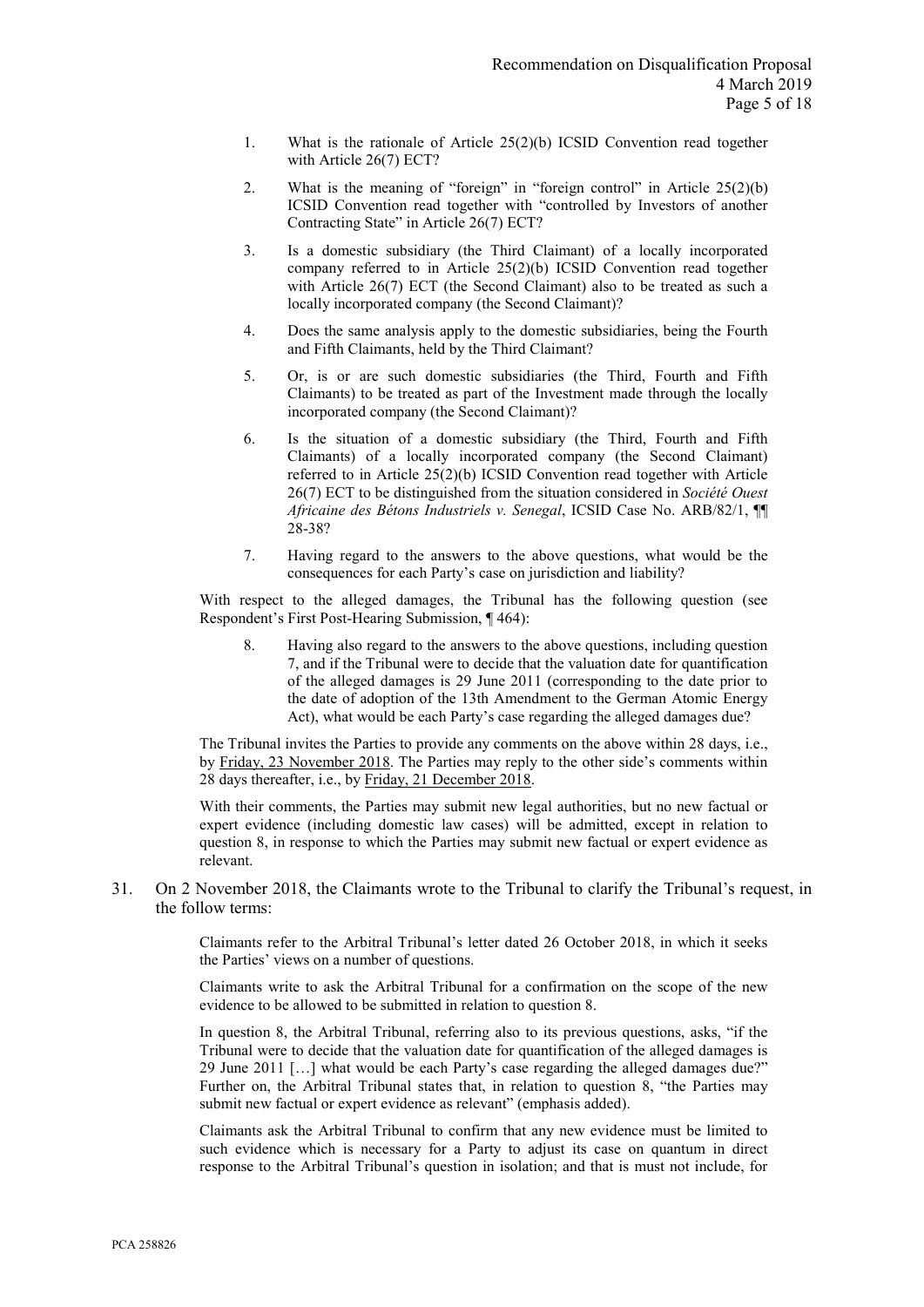instance, a complete update of the Party's assessment and evidence on quantum, regardless of whether the Party advocates an ex-ante or ex-post assessment.

In the current situation and in view of the procedural rules, it is submitted that this is the only reasonable approach, given that new evidence is only permitted in "exceptional circumstances", a threshold which the Arbitral Tribunal has noted is "particularly high" at this extraordinarily late stage of the proceedings. Claimants are already deeply concerned about the very substantial delays of these proceedings. More than two years have passed since the hearing. Apart from the two agreed upon post-hearing submissions, several additional rounds of submissions have been filed; none at the request of Claimants. Claimants have no intention of submitting extensive new evidence in response to the Arbitral Tribunal's questions, and cannot accept that an award risks being delayed even further by Germany doing so.

- 32. The Tribunal wrote to the Parties the same day, inviting the Respondent to provide its comments on the Claimants' communication by 6 November 2018.
- 33. On 5 November 2018, the Respondent wrote to the Tribunal, stating as follows:

Respondent's counsel will be traveling in the next two weeks. Respondent's main representative will also be out of the office and unavailable. Therefore, we will not be in a position to discuss the reaction to Claimants' email with Respondent and provide comments before 16 November 2018. Respondent therefore requests an extension until 16 November 2018.

34. On 6 November 2018, the Tribunal wrote to the Parties, granting the Respondent until 12 November 2018 to provide its comments.

### **E. The Disqualification Proposal**

- <span id="page-7-0"></span>35. On 12 November 2018, the Respondent wrote to the ICSID Secretary-General, requesting the disqualification of the Tribunal.
- 36. On 20 November 2018, in accordance with the schedule established by ICSID, the Claimants wrote to the ICSID Secretary-General, opposing the Respondent's Proposal.
- 37. On 26 November 2018, the ICSID Secretariat wrote to the Parties, conveying the comments of each member of the Tribunal on the Respondent's Proposal.
- 38. On 11 December 2018, the Parties wrote simultaneously to the ICSID Secretary-General. In these communications the Respondent maintained its Proposal, and the Claimants endorsed the comments provided by the members of the Tribunal.
- 39. On 24 January 2019, the ICISD Secretariat, on behalf of the ICSID Secretary-General, wrote to me, enquiring whether I would be willing to make a recommendation on the Respondent's Proposal to the Chairman of the ICSID Administrative Council. According to ICSID, this request to me was made on the basis of a request from the Respondent.
- 40. On 28 January 2019, I responded that I would be willing to provide a recommendation on the Respondent's Proposal.
- 41. On 28 and 30 January and 1 February 2019, the International Bureau of the PCA and the ICSID Secretariat exchanged correspondence regarding the timing and modalities for the provision of this Recommendation.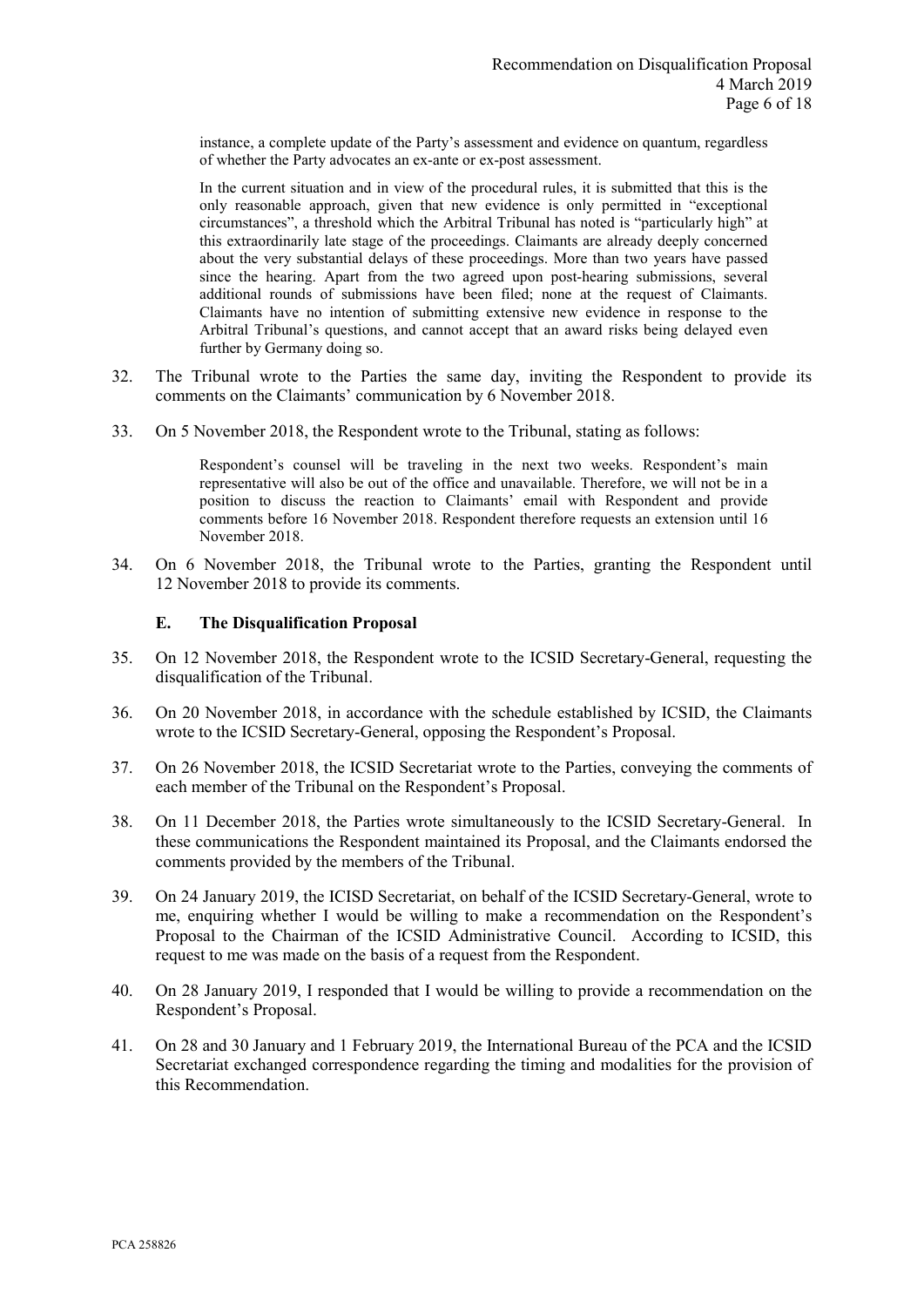### <span id="page-8-1"></span><span id="page-8-0"></span>**III. Observations on the Applicable Law and Timeliness**

#### **A. The Legal Basis for a Disqualification Proposal under the ICSID Convention**

42. The legal basis for the Proposal that the Tribunal be disqualified is Article 57 of the ICSID Convention, which provides:

> A party may propose to a Commission or Tribunal the disqualification of any of its members on account of any fact indicating a manifest lack of the qualities required by paragraph (1) of Article 14. A party to arbitration proceedings may, in addition, propose the disqualification of an arbitrator on the ground that he was ineligible for appointment to the Tribunal under Section 2 of Chapter IV.

43. In the Proposal, the Respondent proposes disqualification based on the first sentence of Article 57, *i.e.*, the existence of facts "indicating a manifest lack of the qualities required by paragraph (1) of Article 14." According to Article 14(1) of the ICSID Convention,

> Persons designated to serve on the Panels shall be persons of high moral character and recognized competence in the fields of law, commerce, industry or finance, who may be relied upon to exercise independent judgment. Competence in the field of law shall be of particular importance in the case of persons on the Panel of Arbitrators.

- 44. The Respondent questions neither the high moral character of the members of the Tribunal nor their competence in the field of international law. The Proposal addresses only whether the members of the Tribunal may be "relied upon to exercise independent judgment". I note that the term "independent judgment" also encompasses the concept of impartiality.
- 45. Rule 9 of the ICSID Arbitration Rules provides:

Disqualification of Arbitrators

- (1) A party proposing the disqualification of an arbitrator pursuant to Article 57 of the Convention shall promptly, and in any event before the proceeding is declared closed, file its proposal with the Secretary-General, stating its reasons therefor.
- (2) The Secretary-General shall forthwith:
- (a) transmit the proposal to the members of the Tribunal and, if it relates to a sole arbitrator or to a majority of the members of the Tribunal, to the Chairman of the Administrative Council; and
- (b) notify the other party of the proposal.
- (3) The arbitrator to whom the proposal relates may, without delay, furnish explanations to the Tribunal or the Chairman, as the case may be.
- (4) Unless the proposal relates to a majority of the members of the Tribunal, the other members shall promptly consider and vote on the proposal in the absence of the arbitrator concerned. If those members are equally divided, they shall, through the Secretary-General, promptly notify the Chairman of the proposal, of any explanation furnished by the arbitrator concerned and of their failure to reach a decision.
- (5) Whenever the Chairman has to decide on a proposal to disqualify an arbitrator, he shall use his best efforts to take that decision within 30 days after he has received the proposal.
- (6) The proceeding shall be suspended until a decision has been taken on the proposal.
- 46. I note that decisions on challenges previously brought in other cases under the ICSID Convention or other procedural frameworks are not binding upon me. However, this does not preclude me from considering such decisions and the arguments of the Parties based upon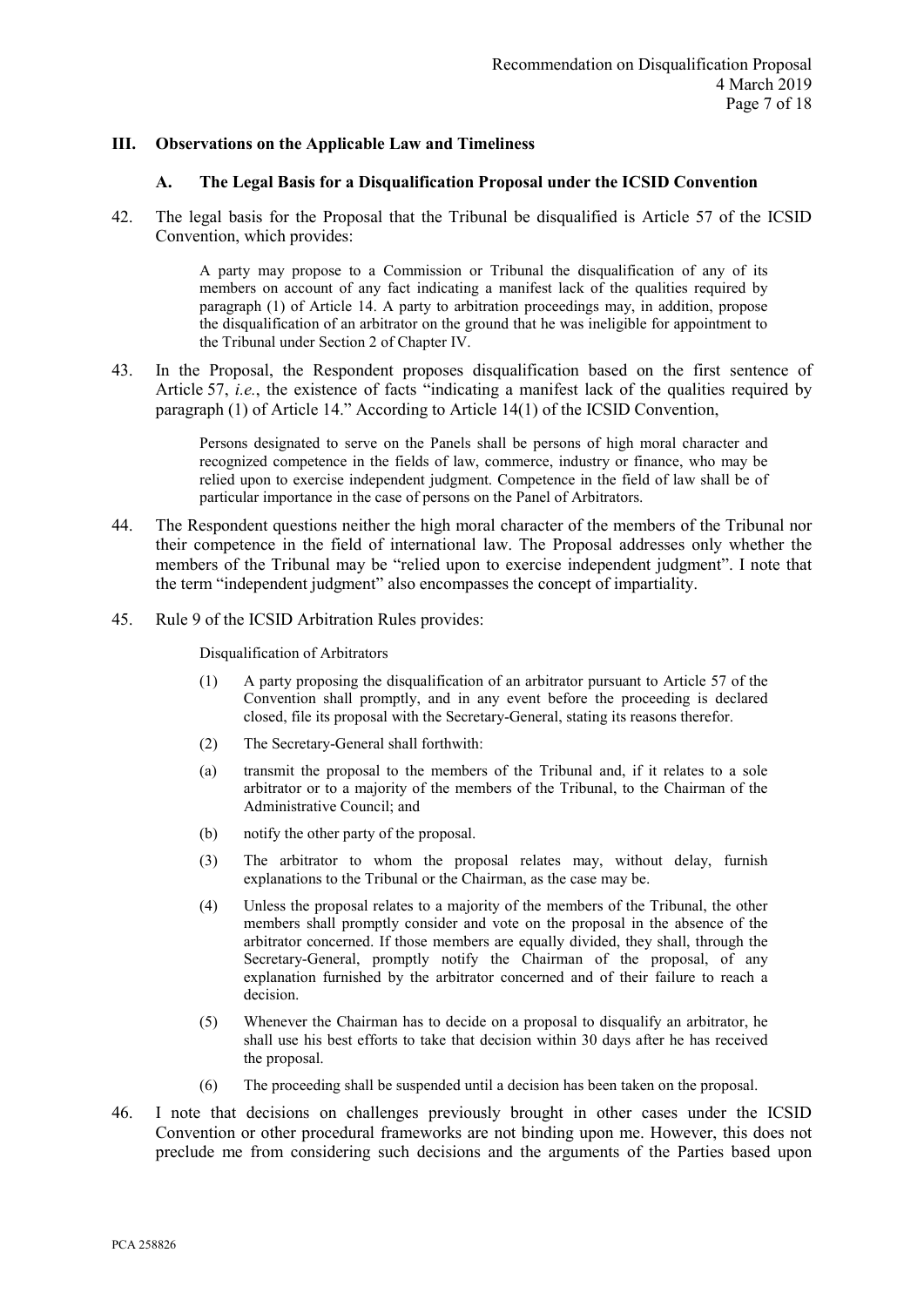them, to the extent that I find that they shed any useful light on the issues arising in relation to this proposal for disqualification.

## **B. Burden and Standard of Proof under Article 57 of the ICSID Convention**

- <span id="page-9-0"></span>47. Under Article 57, the burden is on the challenging party to establish the existence of the required fact or facts and to prove that such fact or facts indicate a "manifest lack" of the quality required of an arbitrator, that is, that such an arbitrator lacks the quality of being a person who can be relied upon to exercise independent judgment and impartiality of judgment. The standard of proof required is that the challenging party must prove not only facts indicating the lack of independence, but also that the lack is "manifest" or highly probable, not just possible.
- 48. I note that the standard imposed by Articles 14 and 57 has been considered in a number of prior decisions. It has been held that "manifest" in Article 57 of the ICSID Convention means "evident" or "obvious" and relates to "the ease with which the alleged lack of the required qualities can be perceived".<sup>1</sup>
- 49. The Parties appear to be largely in agreement with respect to the applicable legal standard.<sup>[2](#page-9-3)</sup> I note that both accept the interpretation of Article 57 and 14(1) set out in *Interocean Oil Development Company and Interocean Oil Exploration Company v. Federal Republic of Nigeria*, namely that:

Articles 57 and 14(1) of the ICSID Convention do not require proof of actual dependence or bias; rather it is sufficient to establish the appearance of dependence or bias.

The legal standard applied to a proposal to disqualify an arbitrator is an "objective standard based on a reasonable evaluation of the evidence by a third party." As a consequence, the subjective belief of the party requesting the disqualification is not enough to satisfy the requirements of the Convention.[3](#page-9-4)

50. In sum, the applicable legal principles are as follows. Pursuant to Article 57 of the ICSID Convention, the challenging party carries the burden to establish, first, the existence of facts on the basis of which a "manifest" lack of the qualities of an arbitrator can be inferred. Second, the challenging party must establish that such inference is reasonable, considering the circumstances of the case. Article 57 of the ICSID Convention contains an objective standard. Subjective perceptions or beliefs of the challenging party are insufficient to disqualify an arbitrator.

# **C. Timeliness of a Proposal**

- <span id="page-9-1"></span>51. Rule 9(1) of the ICSID Arbitration Rules states that a party seeking the disqualification of an arbitrator must do so "promptly" after the party has obtained knowledge of the relevant facts on which the challenge is based.
- 52. Neither the ICSID Convention, nor the ICSID Arbitration Rules specify a precise number of days within which a proposal for disqualification must be filed, and it is well established that

<span id="page-9-2"></span><sup>&</sup>lt;sup>1</sup> *Blue Bank International & Trust (Barbados) Ltd. v. Bolivarian Republic of Venezuela*, ICSID Case No. ARB/12/20, Decision on the Parties' Proposals to Disqualify a Majority of the Tribunal, 12 November 2013, para. 61.

<span id="page-9-3"></span><sup>&</sup>lt;sup>2</sup> Claimants' Response, 20 November 2018, p. 3; Respondent's Comments, 11 December 2018, p. 2.

<span id="page-9-4"></span><sup>3</sup> *Interocean Oil Development Company and Interocean Oil Exploration Company v. Federal Republic of Nigeria,* ICSID Case No. ARB/13/20, Decision on the Proposal to Disqualify All Members of the Tribunal, 3 October 2017, paras. 68-69.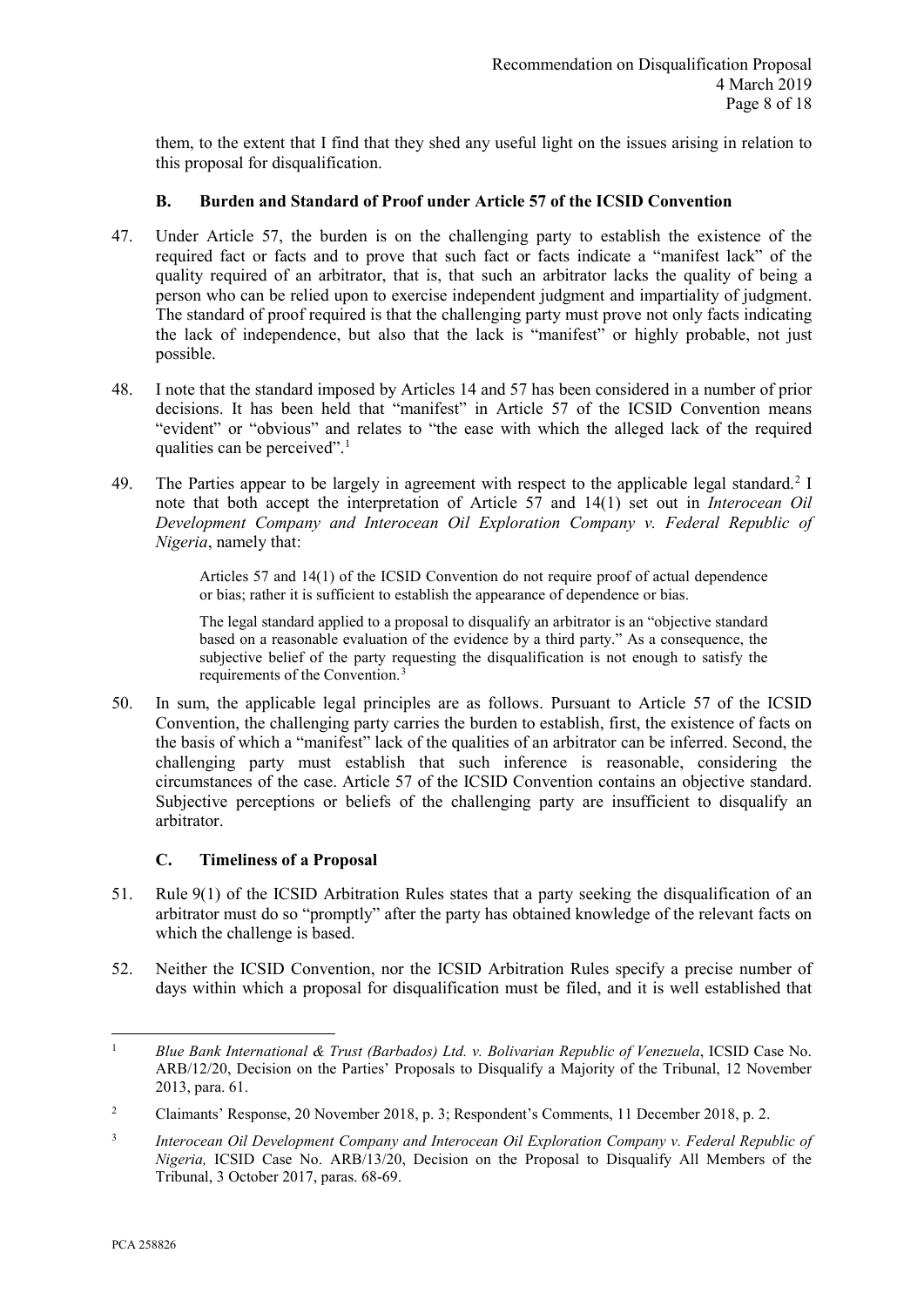the timeliness of a proposal must be evaluated on a case-by-case basis[.4](#page-10-2) I will address the timeliness of the Respondent's Proposal below, in considering the specific grounds for disqualification set out therein.

## <span id="page-10-0"></span>**IV. Observations on the Grounds on which the Proposal Is Based**

53. In the following sections, I shall set out my considerations regarding each of the two grounds for the Proposal put forward by the Respondent. I will also address certain additional matters raised by the Respondent that are alleged to relate to the two grounds for the Proposal.

## <span id="page-10-1"></span>**A. Ground One: Alleged Assistance to the Claimants in the Formulation of their Claims**

- 54. The Respondent submits that the Tribunal's questions to the Parties of 26 October 2018 constituted an "illicit attempt by the Tribunal to assist the Claimants" by directing the Claimants to remedy certain defects in their case, identifying how such defects should be remedied, and permitting the Claimants to submit additional evidence and expert testimony at a very late stage in the proceedings, well after the point at which the Parties could themselves make new submissions.<sup>[5](#page-10-3)</sup>
- 55. According to the Respondent, "all of the questions posed by the Tribunal relate to shortcomings in Claimants' case that Respondent ha[d] raised early on in the proceedings and that were discussed by both Parties in great detail.["6](#page-10-4) These were also, the Respondent emphasizes, issues that the Tribunal had already directed the Parties to address in the questions it provided the Parties in advance of their closing arguments at the end of the October 2016 hearing.<sup>[7](#page-10-5)</sup>
- 56. The Respondent focuses in particular on the Tribunal's question no. 8, concerning the valuation date, arguing that the Tribunal had improperly invited new factual and expert evidence regarding "a valuation date for which Claimants have not even presented a claim."<sup>[8](#page-10-6)</sup> According to the Respondent, the Tribunal may not consider valuation dates other than those submitted by the Claimants. In the Respondent's view: "because of Claimants' continued refusal to make a claim of damages as of a proper valuation date, the Tribunal has to dismiss Claimants' claims if it comes to the conclusion that the 14 March 2011 valuation date for which Claimants present claims is wrong."[9](#page-10-7)
- 57. According to the Respondent, the Tribunal's bias is further shown by the short deadline of 28 days for the Parties to respond to its questions of 26 October 2018. In the Respondent's view "it is impossible to present a truly proper new expert report with a different valuation date in this arbitration within this short time period."[10](#page-10-8) Accordingly, the Respondent concludes, "the Tribunal just wanted to elicit a new number from Claimants for their damages case – irrespective of whether it reflects a serious calculation – to overcome the procedural hurdle that

- <span id="page-10-4"></span><sup>6</sup> Respondent's Proposal, p. 2.
- <span id="page-10-5"></span><sup>7</sup> Respondent's Proposal, p. 2.
- <span id="page-10-6"></span><sup>8</sup> Respondent's Proposal, p. 3.
- <span id="page-10-7"></span><sup>9</sup> Respondent's Proposal, p. 3.

<span id="page-10-2"></span><sup>4</sup> *See, e.g.*, *Interocean Oil Development Company and Interocean Oil Exploration Company v. Federal Republic of Nigeria,* ICSID Case No. ARB/13/20, Decision on the Proposal to Disqualify All Members of the Tribunal, 3 October 2017, para. 70; *Abaclat and Others v. Argentine Republic*, ICSID Case No. ARB/07/5, Decision on the Proposal to Disqualify a Majority of the Tribunal, 4 February 2014, para. 68.

<span id="page-10-3"></span><sup>5</sup> Respondent's Proposal, p. 3.

<span id="page-10-8"></span><sup>10</sup> Respondent's Comments of 11 December 2018, p. 4.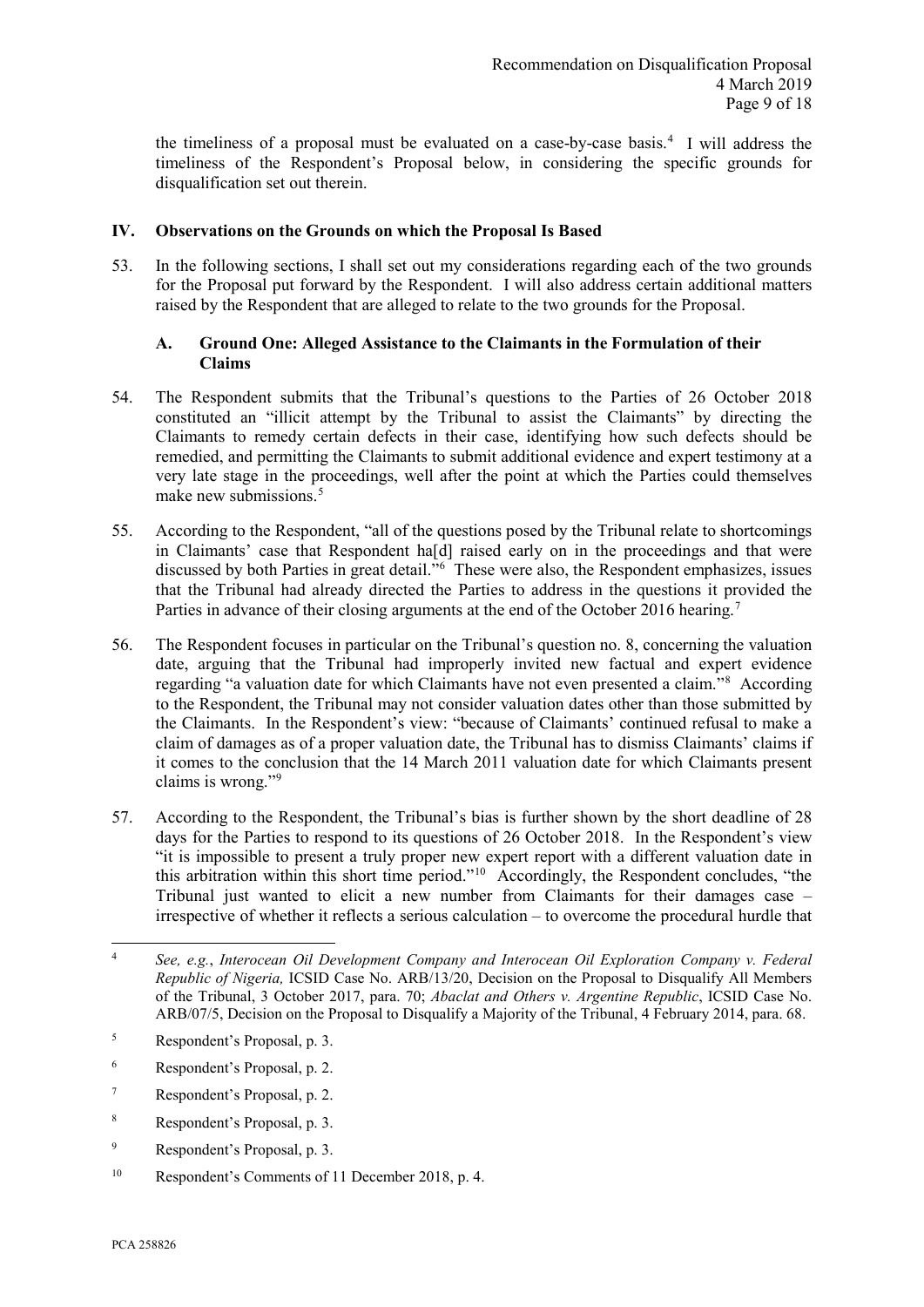it cannot decide in Claimants' favor without Claimants having put the claim forward."[11](#page-11-0) The Respondent also considers that the absence of any provision for an oral hearing on the matters raised in the Tribunal's questions of 26 October 2018 "curtailed the Respondent's right to a fair trial" and "deprives Respondent of its right to confront evidence."[12](#page-11-1)

58. Ultimately, the Respondent concludes:

The Tribunal has left the role of a neutral assessor of the case presented by the Parties. Instead, it is giving Claimants yet another chance to remedy their defective case and, indeed, it is telling Claimants how to remedy it. Because of this conduct, the members of the Tribunal cannot be relied upon anymore to exercise independent judgment.<sup>[13](#page-11-2)</sup>

59. The Claimants reject the suggestion that the Tribunal has exhibited bias through its questions of 26 October 2018. In the Claimants' view, "the Arbitral Tribunal has identified certain questions within the existing framework of the case on which it seeks both Parties' comments."[14](#page-11-3) The Claimants consider this to be routine, and note that this has occurred on multiple occasions in the course of the proceedings without objection from the Respondent.<sup>[15](#page-11-4)</sup>

\*

60. The Claimants consider the Tribunal's questions nos. 1-7 (concerning the Tribunal's jurisdiction under the Energy Charter Treaty and ICSID Convention over locally incorporated subsidiaries and the effect on the calculation of damages) separately from the Tribunal's question no. 8 (concerning the valuation date). With respect to questions nos. 1-7, the Claimants submit that the Tribunal's questions go to an issue on which the Parties have taken clearly opposing positions. According to the Claimants, "[t]here is no suggestion, let alone any request, for any of the Parties to amend its case." Accordingly, the Claimants submit that:

> there is no "defect" in Claimants' case which the Arbitral Tribunal has "told Claimants [...] how to remedy". There are only questions on certain legal aspects of Germany's jurisdictional objection which the Arbitral Tribunal has identified and on which it seeks both Parties' views.[16](#page-11-5)

61. With respect to question no. 8, Claimants note that they had advocated for an *ex-ante* valuation as of 14 March 2011 whereas the Respondent had argued for an *ex-post* valuation. In its question, the Tribunal raises the possibility of an *ex-ante* valuation with a valuation date proposed by neither Party. In the Claimants' view, "[g]iving both Parties the opportunity to submit a damages figure based on that valuation date does not show any bias against or in favour of either Party."<sup>17</sup> In other words, the Claimants argue:

> The Arbitral Tribunal is asking the Parties – both Parties – what the effect on the alleged damages would be if the Arbitral Tribunal were to disagree with Claimants' preferred position – and indeed also with Germany's preferred position – on a particular point of the

<span id="page-11-0"></span><sup>11</sup> Respondent's Comments of 11 December 2018, p. 4.

<span id="page-11-1"></span><sup>12</sup> Respondent's Comments of 11 December 2018, p. 4.

<span id="page-11-2"></span><sup>13</sup> Respondent's Proposal, p. 6.

<span id="page-11-3"></span><sup>14</sup> Claimants' Response, p. 4.

<span id="page-11-4"></span><sup>15</sup> Claimants' Response, p. 4.

<span id="page-11-5"></span><sup>16</sup> Claimants' Response, p. 4.

<span id="page-11-6"></span><sup>17</sup> Claimants' Response, p. 5.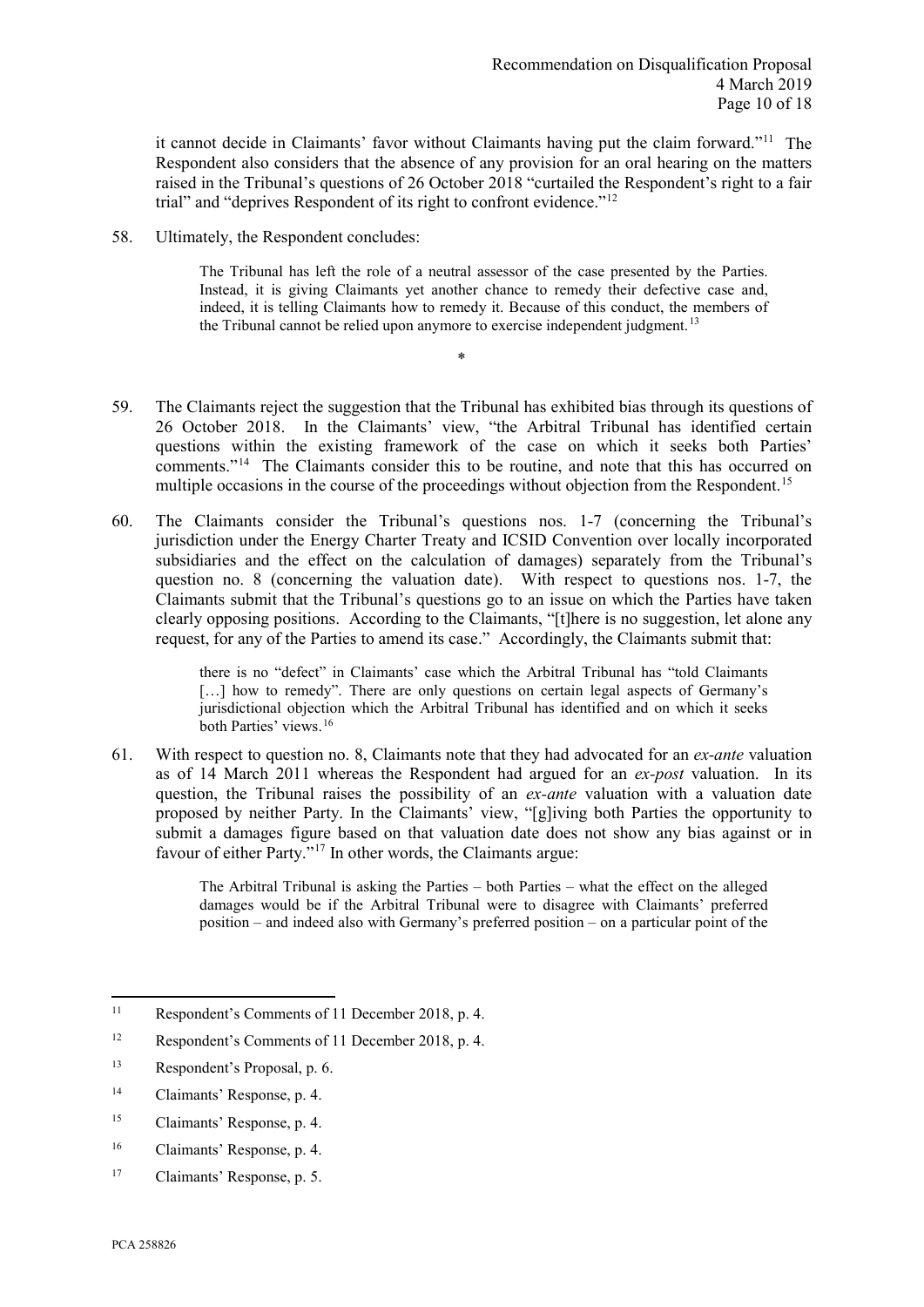damages calculation and instead use a valuation date mentioned by Germany in its Post-Hearing Submission.<sup>[18](#page-12-0)</sup>

62. In the Claimants' view, there is nothing improper with this approach:

There is also no doubt that an arbitral tribunal can adopt its own reasoning within the framework of the case established by the parties, and that it can – and sometimes must, in order to avoid surprises – invite the parties' comments before adopting an approach on which the parties have not provided submissions.<sup>[19](#page-12-1)</sup>

63. Indeed, the Claimants submit that the Respondent's proposal "rests on a misconception" in suggesting that the Tribunal would exceed its mandate in selecting a valuation date other than that proposed by a Party. $20$  It is, in the Claimants' view:

> standard practice for an arbitral tribunal to award damages in a different amount than that calculated by the claimant if the arbitral tribunal does not agree with the claimant on a particular point, whether it is a point of jurisdiction, a point of liability, or another assumption on which the damages calculation is based.<sup>[21](#page-12-3)</sup>

> > \* \*

- 64. As an initial matter, I note that the first ground for disqualification in the Respondent's proposal was raised in a timely fashion. The Claimants do not suggest otherwise, and I recall that the Respondent's proposal was submitted on 12 November 2018, 17 days after the Tribunal's questions to the Parties of 26 October 2018. I consider that the Proposal, with respect to this ground, was filed promptly for the purpose of Rule 9(1) of the ICSID Arbitration Rules.
- 65. Turning to the content of the Tribunal's questions of 26 October 2018, I agree with the Claimants that the circumstances of questions nos. 1-7 differ from those of question no. 8. While the Respondent concentrates its Proposal on the Tribunal's question no. 8, it also objects to questions nos. 1-7 as allegedly giving the Claimants a further opportunity to submit arguments on points that had already been extensively briefed by the Parties. As I understand the Proposal, the Tribunal's questions are alleged to show a lack of independence and impartiality insofar as they offered the Claimants a further opportunity to develop their submissions, absent which the Tribunal would have found itself compelled to deny jurisdiction over the claims of Vattenfall's locally incorporated subsidiaries.
- 66. While I understand the Respondent's surprise in receiving a request for further argument on an issue of jurisdiction that, the record indicates, had already been extensively argued, I do not consider it reasonable to make the inference suggested by the Respondent that this was intended to aid the Claimants. The Tribunal's efforts to complete gaps in the evidentiary record and to ascertain the Parties' positions on additional points do not provide a basis for speculation as to a biased motive. Rather, the record shows that the Tribunal remains concerned regarding its jurisdiction over Vattenfall's locally incorporated subsidiaries and does not consider that the submissions and argument it has previously received suffice to enable it to decide the matter. Given that this issue raises a complicated question of the interpretation of the Energy Charter Treaty and ICSID Convention that does not appear to have been examined by any previous tribunal, this is hardly surprising. I do not consider that the Tribunal's request for further submissions, even at a comparatively late date in the proceedings, can reasonably be considered

<span id="page-12-0"></span><sup>18</sup> Claimants' Response, p. 6.

<span id="page-12-1"></span><sup>19</sup> Claimants' Response, p. 6.

<span id="page-12-2"></span><sup>20</sup> Claimants' Response, p. 6.

<span id="page-12-3"></span><sup>21</sup> Claimants' Response, p. 7.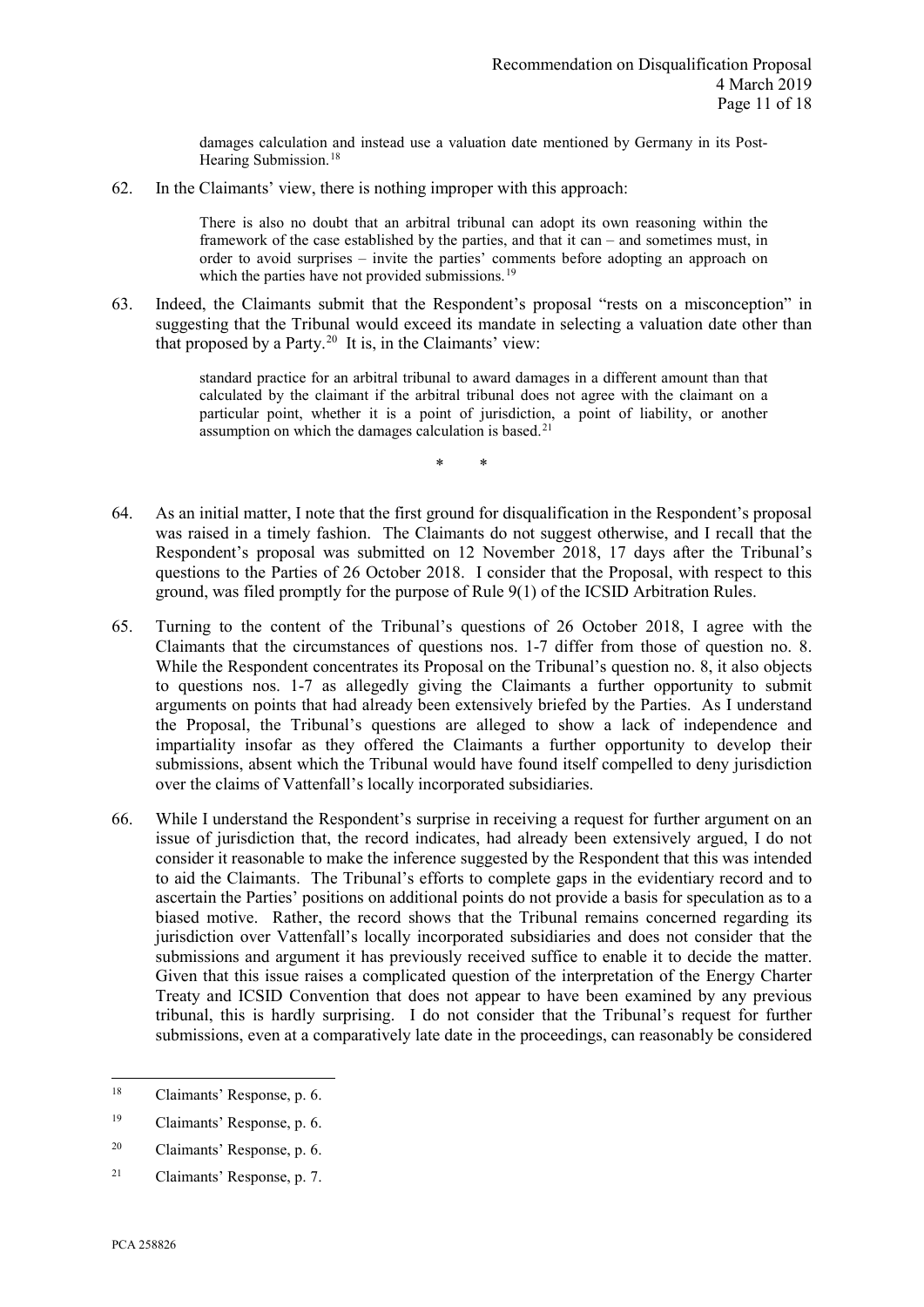to support an inference that the Tribunal manifestly cannot be "relied upon to exercise independent judgment."

- 67. In the case of the Tribunal's question no. 8, I understand the Respondent's arguments to be two-fold. First, as with questions nos. 1-7, it is suggested that the opportunity to provide further submissions on valuation favors the Claimants, insofar as the Tribunal would otherwise have been forced to deny the claim. Second, it is suggested that, in raising the possibility of another valuation date, the Tribunal exceeded the scope of the Claimants' claim and thus the scope of the Tribunal's own mandate.
- 68. In my view, the former objection fails for the same reasons as that made to question nos. 1-7. The Tribunal's question was directed to both Parties, and I see no basis for the inference that, absent further submissions, the Tribunal was more likely to favor the Respondent's approach or for concluding that a request to consider another valuation date should be seen as more beneficial to one Party than the other.
- 69. With respect to the argument that the Tribunal exceeded its mandate in inviting the Parties to consider an *ex-ante* valuation date other than that proposed by the Claimant, I note that arbitrators routinely propose their own analysis of facts and law to disputing parties, and then allow the parties a fair opportunity to present their views. I thus find no evidence of bias in the invitation to consider another *ex-ante* valuation date. Moreover, the question of the scope of the Tribunal's jurisdiction to consider such alternative dates is one that ultimately falls to the Tribunal itself to determine in the first instance as a matter of *kompetenz-kompetenz.*
- 70. The Respondent's Proposal thus raises a disagreement with the position the Respondent expects the Tribunal to take regarding its jurisdiction to consider alternative valuation dates. In fact, however, the Tribunal has not yet taken any decision. In this circumstance, the appropriate step is for the Respondent to raise its concerns with the Tribunal itself. If the Respondent ultimately considers the Tribunal's decision on this point to be in manifest excess of its powers, it will retain the option of an application against the award pursuant to Article  $51(1)(b)$  of the ICSID Convention. Such a substantive disagreement, however, provides no basis for an inference of bias. Accordingly, I do not consider that the Tribunal's request for the Parties to address the implications of an alternative valuation date can reasonably be considered to support an inference that the Tribunal manifestly cannot be "relied upon to exercise independent judgment."
- 71. Insofar as the Respondent further objects to the time period for responses to the Tribunal's questions or 26 October 2018 and to the absence of provision for an oral hearing on the implications of an alternative valuation date, I note merely that it remains open to the Respondent to seek a modification of the procedural calendar or to request an oral hearing.

# **B. Ground Two: Alleged Unequal Treatment of the Parties**

- <span id="page-13-0"></span>72. The Respondent submits that the Tribunal's questions to the Parties of 26 October 2018 "exhibit severe unequal treatment of the Parties." $^{22}$  $^{22}$  $^{22}$  According to the Respondent, the questions "serve[d] one purpose, and one purpose only, and that is to help Claimants overcome the shortcoming in their case."<sup>[23](#page-13-2)</sup>
- 73. In the Respondent's view, however, the Tribunal's questions are also part of "a longer pattern of unequal treatment of the Parties to the detriment of Respondent."[24](#page-13-3) The Respondent points

<span id="page-13-1"></span><sup>22</sup> Respondent's Proposal, p. 7.

<span id="page-13-2"></span><sup>23</sup> Respondent's Proposal, p. 7.

<span id="page-13-3"></span><sup>24</sup> Respondent's Proposal, p. 7.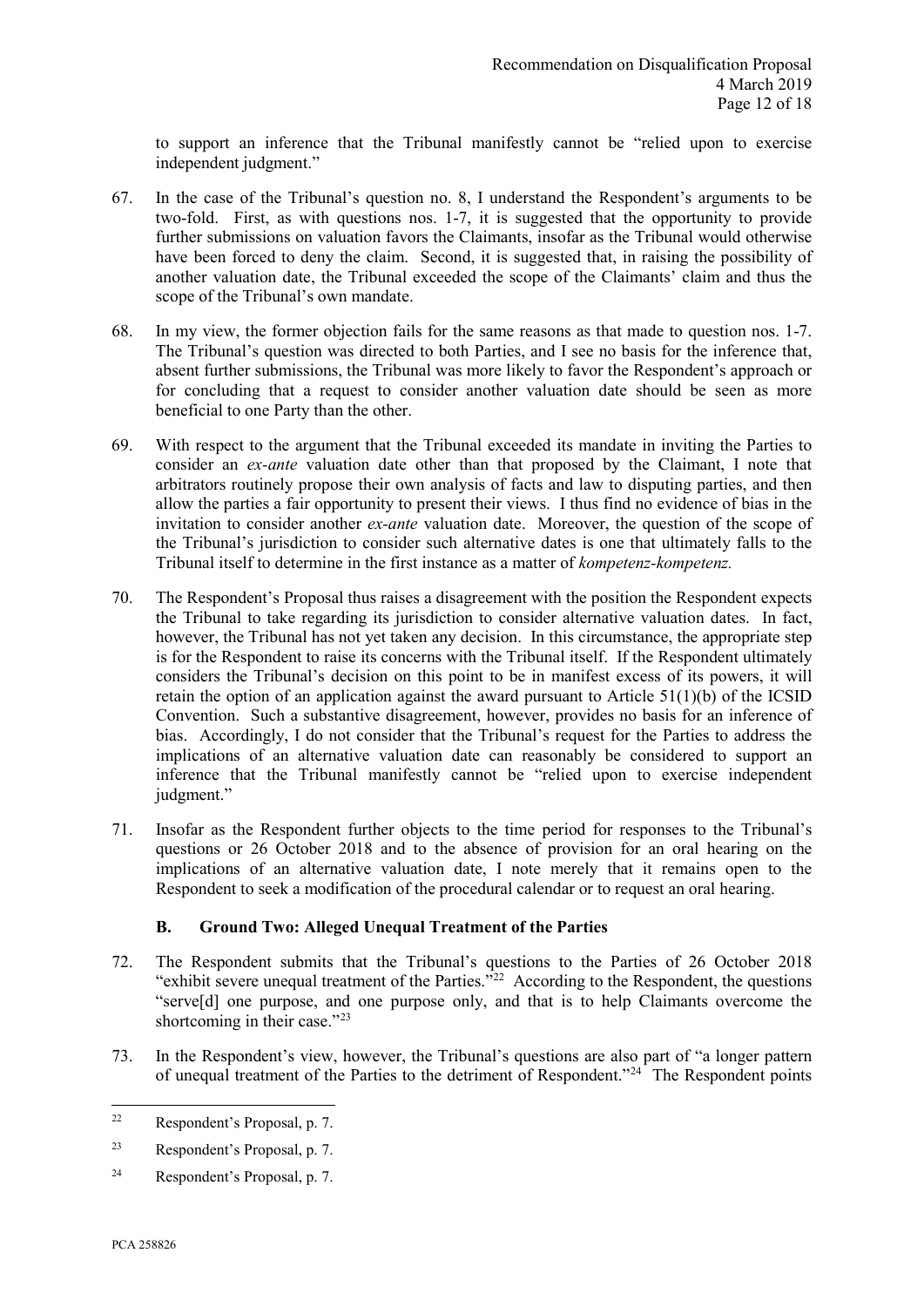to three occasions in December 2017 and February and May 2018 (set out above) on which the Respondent sought to introduce additional documents and was denied permission to do so. The Respondent notes that, on each occasion, the Tribunal considered "it too long after the oral hearing and too long after the Parties' final submission to admit even truly new evidence."<sup>25</sup> The Respondent contrasts this refusal to accept the additional documents it sought to submit with the Tribunal's active invitation for the Parties to provide additional evidence on matters that the Respondent considers favorable to the Claimants[.26](#page-14-1)

- \*
- 74. The Claimants submit that the Respondent's second ground of challenge is untimely. The Claimants note that the "decisions denying the applications were issued 318, 262 and 175 days, respectively before Germany filed the present proposal for disqualification."[27](#page-14-2) According to the Claimants, "these facts cannot now be introduced in support of a proposal for disqualification."
- 75. Although the Claimants decline to engage further with what they consider to be an untimely disqualification proposal, they recall that "the Arbitral Tribunal has decided several other issued relating to the introduction of new evidence in favour of Germany," pointing to decisions in August and September 2016 in which the Tribunal denied the Claimants permission to submit additional documents and to a decision in March 2017 in which the Tribunal granted the Respondent leave to introduce three new documents.[28](#page-14-3)

\* \*

- 76. In considering the second ground for disqualification set out in the Respondent's Proposal, I note first that the Claimants have objected to this ground as untimely, pointing to the long period that has elapsed since the Tribunal's procedural orders in December 2017 and February and May 2018, denying the Respondent's requests to introduce additional documents. For my part, I do not understand this ground to relate to the Tribunal's decisions on these documents as such. Rather I understand the Respondent's objection to relate to the discrepancy it perceives between the Tribunal denying the Respondent permission to introduce additional documents that it considered favorable to its case and the Tribunal's questions of 26 October 2016, inviting the Parties to introduce additional materials that the Respondent considers favorable to the Claimants. Given this, I consider that the appropriate point from which to evaluate the timeliness of this ground is 26 October 2018. Accordingly, I consider that the Proposal, with respect to this ground, was filed promptly for the purpose of Rule 9(1) of the ICSID Arbitration Rules.
- 77. Turning to the substance of the Respondent's second ground for disqualification, I understand it to rest on the perception that the Tribunal has sought additional documents favorable to the Claimants while taking a firm line in refusing the introduction of additional documents favorable to the Respondent. As set out above with respect to the first ground, however, I do not consider the inference that the Tribunal's questions of 26 October 2018 favored the Claimants to be reasonable. In my view, the record before me indicates only that the Tribunal remains concerned regarding the issues identified in its questions and does not consider the submissions and argument it has previously received to be sufficient.

<span id="page-14-0"></span><sup>25</sup> Respondent's Proposal, p. 7.

<span id="page-14-1"></span><sup>26</sup> Respondent's Proposal, p. 12; Respondent's Comments of 11 December 2018, pp. 3-4.

<span id="page-14-2"></span><sup>27</sup> Claimants' Response, p. 9.

<span id="page-14-3"></span><sup>28</sup> Claimants' Response, p. 9.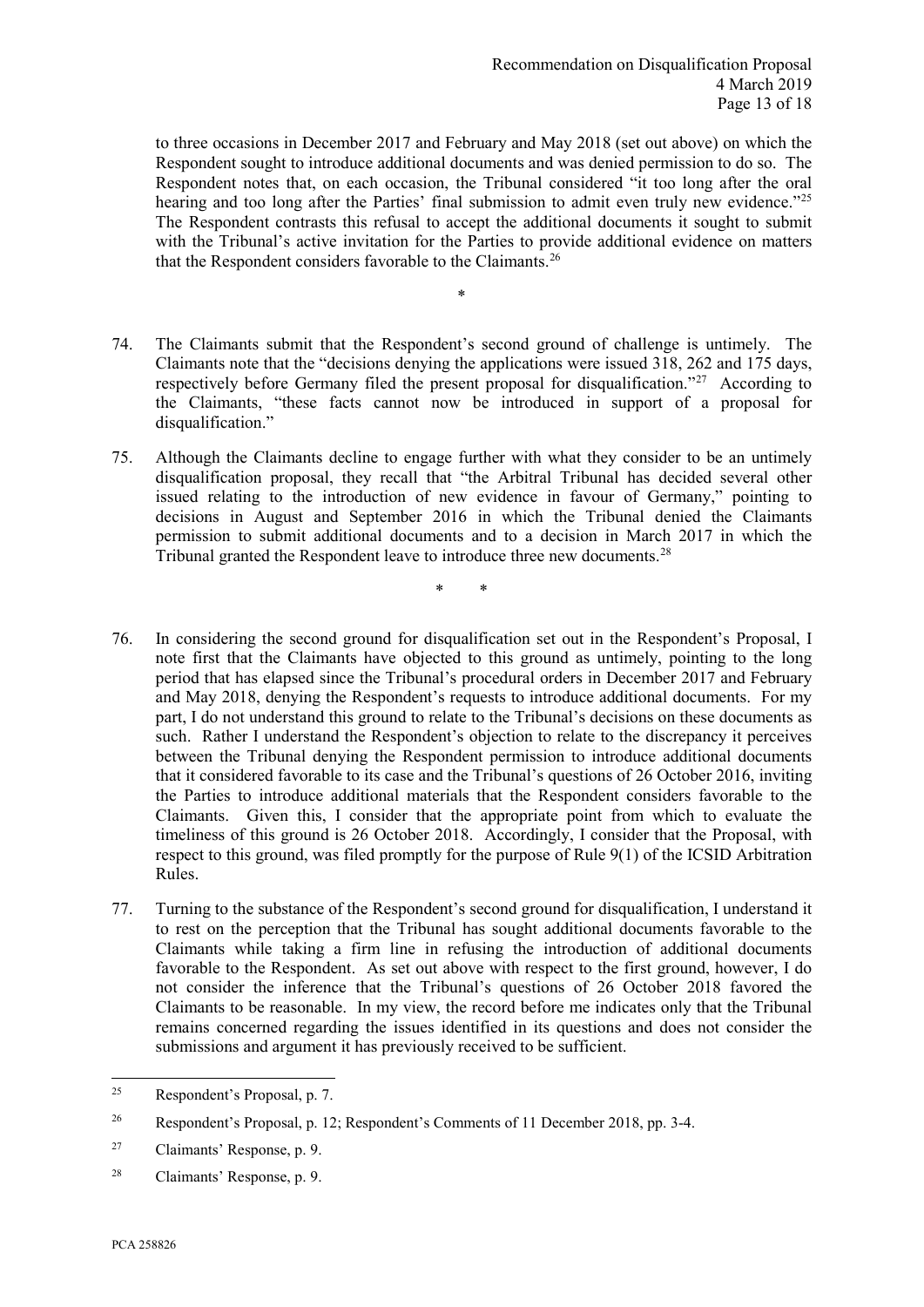78. The comparison advanced by the Respondent is thus not between documents favorable to the Claimants and documents favorable to the Respondent. It is rather a case in which the Tribunal has sought additional documents and materials that it considered to be essential to its decision and provided reasoned decisions for not admitting other materials. I do not consider that this record can reasonably be considered to support an inference that the Tribunal treated the Parties unequally or manifestly cannot be "relied upon to exercise independent judgment."

## **C. Other Matters Raised by the Respondent**

<span id="page-15-0"></span>79. In addition to the two grounds of the Respondent's disqualification proposal set out above, the Respondent raises two additional matters. Although I understand that these are raised to "confirm the Tribunal's lacking ability for independent judgment" rather than as additional grounds for disqualification, I will address them here for the sake of completeness.

## **1. The Presiding Arbitrator's Disclosure**

- <span id="page-15-1"></span>80. In its Proposal, the Respondent recalls its communication of January 2018 regarding the absence of disclosures by the presiding arbitrator.<sup>[29](#page-15-2)</sup>
- 81. On 11 January 2018, the Respondent wrote to the ICSID Secretariat regarding public reports of an award issued in an ICC arbitration in respect of "a dispute concerning the German Nuclear Fuel Tax involving PreussenElektra (formerly E.ON Kernkraft GmbH) and E.ON SE as claimants".[30](#page-15-3) The Respondent noted that Professor Bernard Hanotiaou, a partner in the presiding arbitrator's law firm, was reported to be one of the co-arbitrators in the arbitration, that payment of the German Nuclear Fuel Tax is at issue in these proceedings, and that entities involved in the ICC proceedings were the same entities "for the economic benefit of which Claimants are claiming EUR 1.8 billion in the present ICSID arbitration."[31](#page-15-4) Accordingly, the Respondent argued, "there is (partial) identity of subject matter, economic beneficiaries and counsel between the two ICC NFT Arbitration [*sic.*] and the present ICSID arbitration."[32](#page-15-5)
- 82. The Respondent argued that "[b]efore accepting his mandate, Professor Hanotiau should have caused Professor Albert Jan van den Berg to disclose this potential conflict to the Parties of the ICSID arbitration and seek their waivers."[33](#page-15-6) This was not done, and the Respondent observed that "[f]or the avoidance of doubt, had Respondent been informed of the prospective appointment of Professor Hanotiau, Respondent would not have agreed to any waiver, not even subject to the strictest version of any ethical screen."<sup>34</sup> The Respondent concluded its communication as follows:

Given the late stage of the present arbitration and the fact that deliberations have been held, a removal or resignation would not be able to remedy this imbalance. Moreover, a replacement of an arbitrator would necessitate a new hearing giving Claimants (the misconduct of whom has been demonstrated by their behaviour also at the public oral hearing) a second bite at the cherry. It would only increase the burden on Respondent.

<span id="page-15-2"></span><sup>29</sup> Respondent's Proposal pp. 12-13.

<span id="page-15-3"></span><sup>30</sup> Respondent's E-mail Communication to the ICSID Secretariat, 11 January 2018.

<span id="page-15-4"></span><sup>31</sup> Respondent's E-mail Communication to the ICSID Secretariat, 11 January 2018.

<span id="page-15-5"></span><sup>32</sup> Respondent's E-mail Communication to the ICSID Secretariat, 11 January 2018.

<span id="page-15-6"></span><sup>33</sup> Respondent's E-mail Communication to the ICSID Secretariat, 11 January 2018.

<span id="page-15-7"></span><sup>34</sup> Respondent's E-mail Communication to the ICSID Secretariat, 11 January 2018.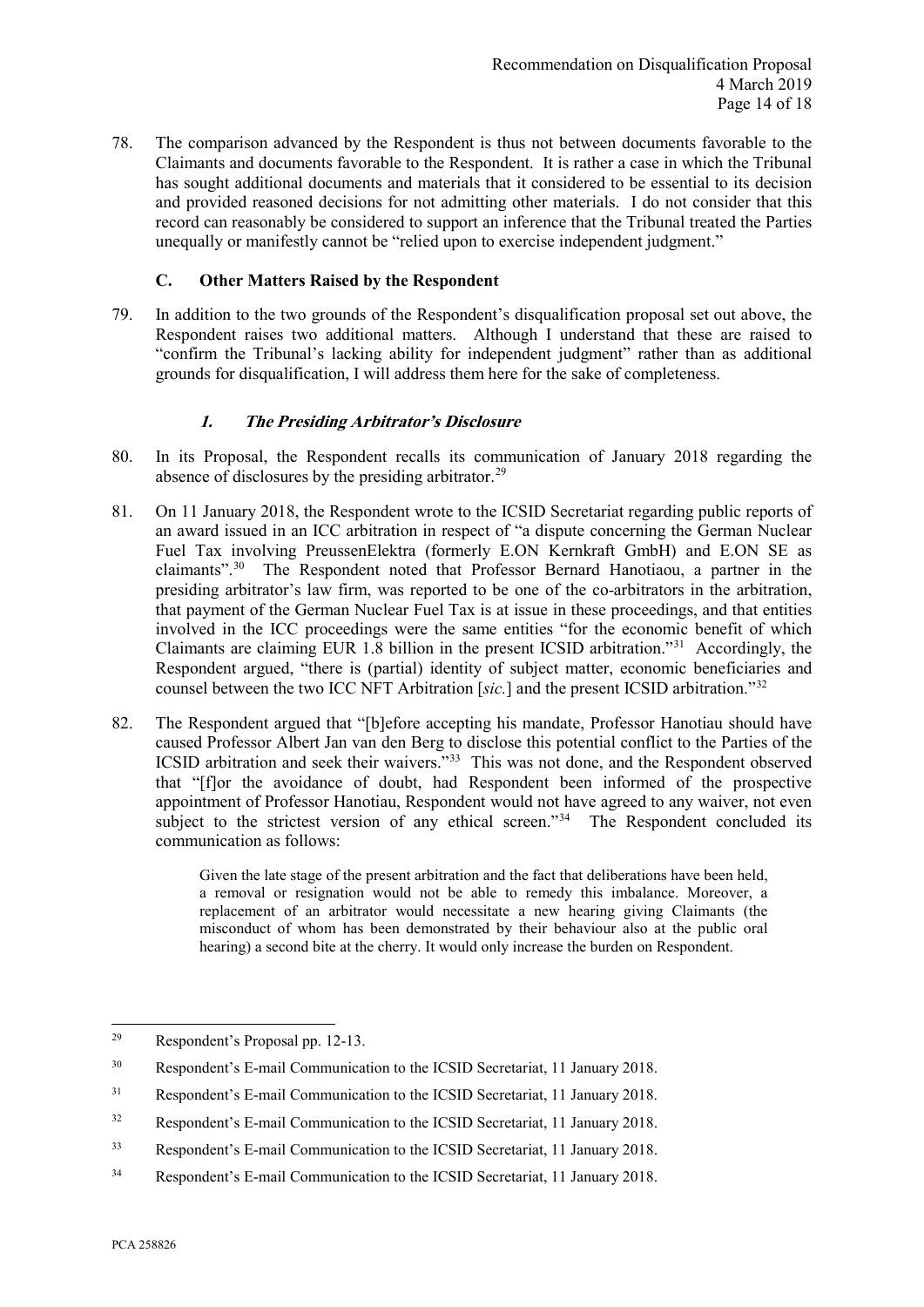Respondent is therefore left with no other choice than to notify its objection under Rule 27 of the Arbitration Rules that the failure to disclose the above mentioned facts gives rise to an annulment ground under Article 52 (1) (a) and (d) of the Convention.<sup>[35](#page-16-0)</sup>

- 83. On 14 January 2018, the presiding arbitrator wrote to the Parties as follows:
	- 1. Respondent's email was the first time that I became aware that (a) there was an ICC arbitration concerning German Nuclear Fuel Tax involving PreussenElektra (formerly E.ON Kernkraft GmbH) and E.ON SE, and (b) Professor Bernard Hanotiau was one of the arbitrators.
	- 2. Professor Hanotiau and I never exchange information regarding arbitrations in which we are involved as arbitrators because of confidentiality requirements, with the exception of information that is recorded in the case management system of the firm Hanotiau & van den Berg.
	- 3. In the present case, the information entered into the firm's system consisted of the names of the five Claimants and the Respondent as well as the names of counsel and their law firms. The information does not include PreussenElektra, E.ON Kernkraft GmbH, and E.ON SE as they are not listed as a party.
	- 4. Professor Hanotiau's practice is entirely separate from my practice. We do not share associates nor have we or our staff access to each other's cases.
	- 5. Ms. Emily Hay works for 100% in my practice and is not involved in any of Professor's Hanotiau's cases or practice.
	- 6. My partner Niuscha Bassiri is not involved in any of Professor Hanotiau's cases or practice.[36](#page-16-1)
- 84. The Claimants submit that "the relevance of Germany's note is unclear" and emphasize that the exchange of January 2018 is not raised as a separate ground for disqualification. The Claimants argue that "to the extent that Germany would seek to re-raise it in support of its present proposal, it has clearly not been raised 'promptly'."

\*

85. With respect to the substance of the Respondent's objections, the Claimants submit that "[i]t is sufficient to note that Professor van den Berg was unaware of the commercial arbitration in which Professor Hanotiau was an arbitrator and that the case in any event was initiated after the initiation of the present arbitration and concerned different parties and different issues (a supply agreement dispute).["37](#page-16-2)

\* \*

86. As noted above, I do not understand the Respondent to have raised its 11 January 2018 objection as an independent ground for disqualification. To the extent that it is so raised, I note that the Proposal was filed on 12 November 2018, 335 days after the Respondent became aware of the matters set out in its 11 January 2018 objection and that the Respondent expressly declined to seek the disqualification of the presiding arbitrator at that time. Any proposal for disqualification in relation to these matters could have been filed much earlier in the proceedings and was not field promptly for the purposes of Rule 9(1) of the ICSID Arbitration Rules.

<span id="page-16-0"></span><sup>35</sup> Respondent's E-mail Communication to the ICSID Secretariat, 11 January 2018.

<span id="page-16-1"></span><sup>&</sup>lt;sup>36</sup> Presiding Arbitrator's "Observations regarding Respondent's email of 11 January 2018," 14 January 2018.

<span id="page-16-2"></span><sup>37</sup> Claimants' Response, p. 10.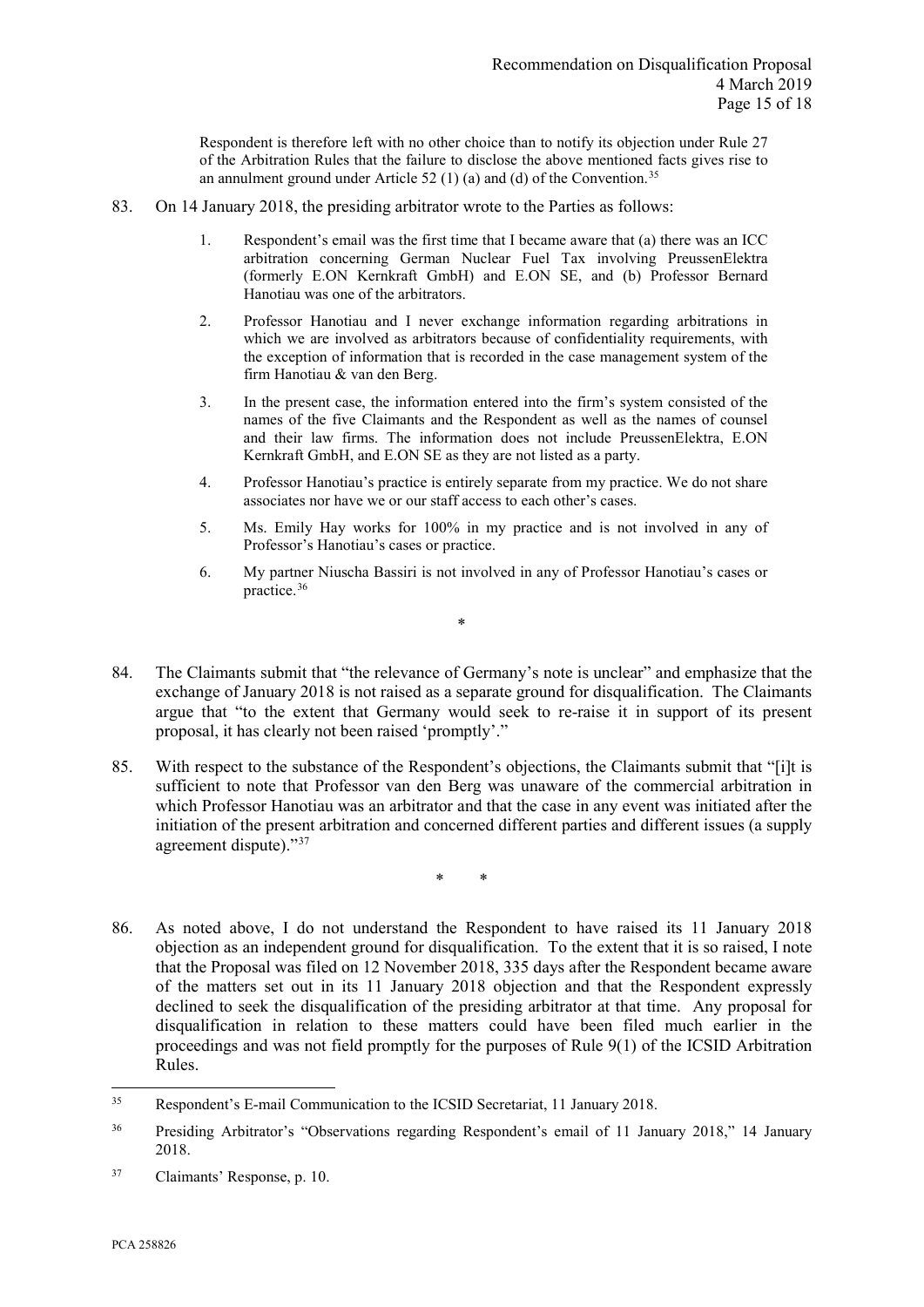87. Insofar as the Respondent has raised its 11 January 2018 objection for the purpose of confirming the two grounds for disqualification set out above, I am not convinced that inferences regarding the Tribunal's collective decision to pose the questions of 26 October 2018 to the Parties can reasonably be drawn from the very different circumstances of the presiding arbitrator's disclosures.

# **2. Judge Brower's Conduct during the Hearing**

- <span id="page-17-0"></span>88. The Respondent submits that during the hearing in October 2016, "Judge Brower left the role of neutral arbitrator and took the position of advocate in Claimants' interest. He conducted lengthy, hostile additional cross-examinations of Respondent's experts when he found Claimants' counsel's cross-examination lacking. He remarked depreciatingly about them as well as Claimants' counsel off the record."[38](#page-17-1)
- 89. The Respondent contrasts this with Judge Brower's limited questioning of the Claimants' witnesses and experts and contends that, with the Claimants' witnesses, "[a]ll of these questions were non-critical, friendly towards the respective expert and phrased in a leading matter that sought to advance Claimants' case."<sup>[39](#page-17-2)</sup> The Respondent appends an extensive annex of excerpts from the hearing transcript that, it contends, "illustrate the disparity in treatment by Judge Brower.["40](#page-17-3)
- 90. Additionally, the Respondent points to criticism of Judge Brower in set aside proceedings in U.S. courts in *Vantage Deepwater Company and Vantage Deepwater Drilling, Inc. v. Petrobras America Inc., Petrobras Venezuela Investments & Services, BV, and Petróleo Brasileiro S.A. – Petrobras*, in which Petrobras complained of similar "inappropriate conduct" by Judge Brower.<sup>[41](#page-17-4)</sup>

\*

- 91. The Claimants submit that the Respondent's assertions regarding Judge Brower are untimely. The Respondent notes that "[t]he hearing ended on 21 October 2016, which is 752 days before Germany brought its present proposal for disqualification."<sup>[42](#page-17-5)</sup> The Claimants also consider the Respondent's assertions to be "not credible", noting that the Respondent did not raise any objection at the time, despite raising "numerous objections and applications at the hearing", including threating to apply to disqualify the presiding arbitrator and seeking to exclude the testimony of Claimants' valuation expert.[43](#page-17-6) The Claimants also consider the Respondent's assertion to be unsupported by a complete review of the hearing transcript.<sup>[44](#page-17-7)</sup>
- 92. The Claimants further submit that post-award criticism by the losing party in an unrelated commercial arbitration is "irrelevant for the present matter" and note that "the losing party [in

- <span id="page-17-3"></span><sup>40</sup> Respondent's Proposal, p. 15.
- <span id="page-17-4"></span><sup>41</sup> Respondent's Proposal, pp. 13-14.
- <span id="page-17-5"></span><sup>42</sup> Claimants' Response, p. 11.
- <span id="page-17-6"></span><sup>43</sup> Claimants' Response, p. 11.
- <span id="page-17-7"></span><sup>44</sup> Claimants' Response, p. 11.

<span id="page-17-1"></span><sup>38</sup> Respondent's Proposal, p. 15.

<span id="page-17-2"></span><sup>39</sup> Respondent's Proposal, p. 15.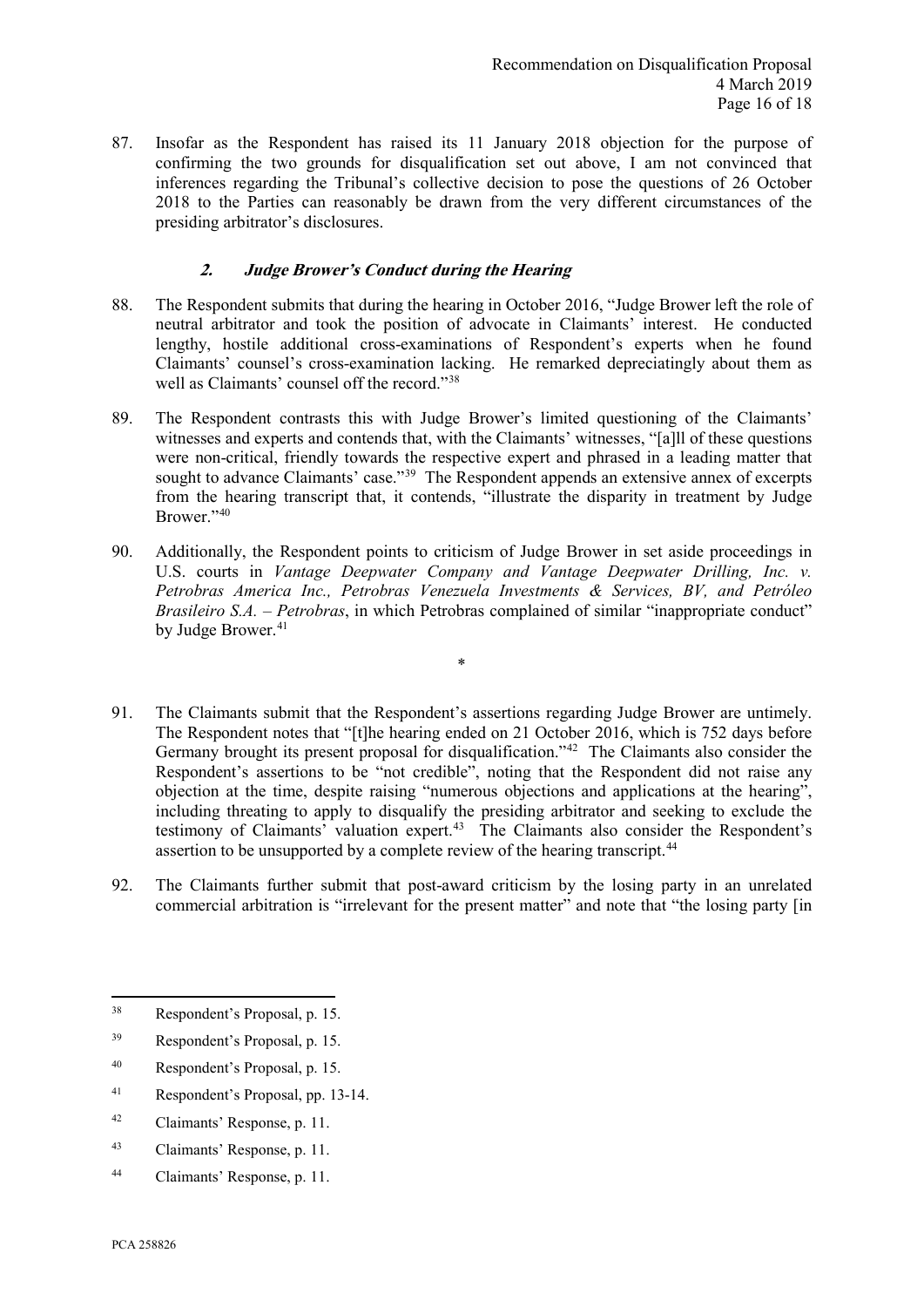that case] apparently raised its grievances with the ICDR, which rejected the challenge against Judge Brower."[45](#page-18-1)

\* \*

- 93. As noted above, I do not understand the Respondent to have raised its assertions regarding Judge Brower as an independent ground for disqualification. To the extent that it is so raised, I note that the Proposal was filed on 12 November 2018, 752 days after the close of the hearing. Any proposal for disqualification in relation to these matters could have been filed much earlier in the proceedings and was not field promptly for the purposes of Rule 9(1) of the ICSID Arbitration Rules.
- 94. Insofar as the Respondent has raised its assertions regarding Judge Brower for the purpose of confirming the two grounds for disqualification set out above, I am not convinced that inferences regarding the Tribunal's collective decision to pose the questions of 26 October 2018 to the Parties can reasonably be drawn from the very different circumstances of the Judge Brower's questioning of witnesses and experts during the hearing.

## <span id="page-18-0"></span>**V. Conclusion**

- 95. It follows from the legal principles set out above that a party proposing the disqualification of an arbitrator must prove the existence of objective facts from which a reasonable third person may infer a manifest lack of the arbitrator's impartiality or independence. Subjective inferences or beliefs are insufficient.
- 96. As set out above, I do not consider that the record before me can reasonably be considered to support an inference that the Tribunal manifestly cannot be "relied upon to exercise independent judgment." Therefore, I conclude that the Respondent has not discharged its burden of proving that any of the three members of the Arbitral Tribunal manifestly lacks any of the qualities required under Article 14(1) of the ICSID Convention in relation to the two grounds on which the Proposal is based.

\* \* \*

<span id="page-18-1"></span><sup>45</sup> Claimants' Response, pp. 11-12.